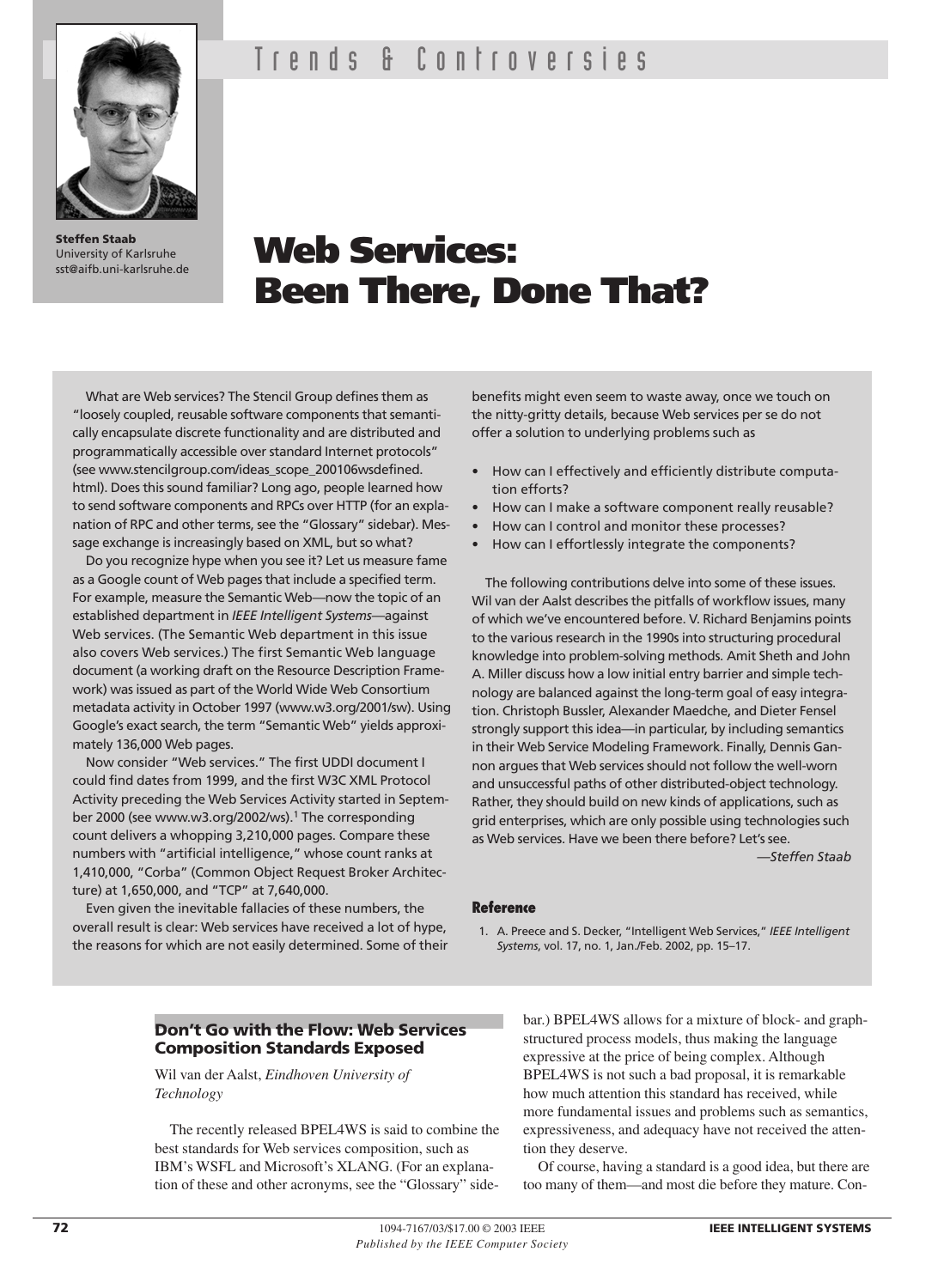sider the growing list of acronyms: PDL, XPDL, BPSS, EDOC, BPML, WSDL, WSCI, ebXML, BPEL4WS—and these are just some of the acronyms referring to various standards in the domain. Another problem is that these languages typically don't have any clearly defined semantics. The only way to overcome these problems is to critically evaluate the so-called standards for Web services composition. In other words, don't just go with the flow.

#### **Web services composition**

Two trends are coming together in e-business that are creating both opportunities and pressures to automate business processes across organizational boundaries. One is the technology push created by enabling technologies taking XML-based standards and the Internet as a starting point. The other trend is improving the efficiency of processes from a business perspective.

After the dotcom crash, there was a pressing need to use Internet technology's potential by automating business processes across enterprise boundaries. Web services aim to exploit XML technology and the Internet by integrating applications than can be published, located, and invoked over the Web. A typical example of a Web services application is the Galileo system, which connects more that 42,000 travel agency locations to 37 car rental companies, 47,000 hotels, and 350 tour operators.

To truly integrate business processes across enterprise boundaries, merely supporting simple interaction using standard messages and protocols is insufficient. Business interactions require long-running interactions that are driven by an explicit process model. This raises the need for Web services composition languages such as BPEL4WS,<sup>1</sup> WSFL,<sup>2</sup> XLANG,<sup>3</sup> WSCI, and BPML. These languages are also known as Web services flow languages, Web services execution languages, Web services orchestration languages, and Web-enabled workflow languages. Before discussing such languages, I focus on the typical technology on which they are building.

Figure 1 shows the relation between Web services composition languages and other standards such as SOAP, WSDL, and UDDI. SOAP is a protocol for exchanging information in a decentralized, distributed environment using typed message exchange and remote invocation. It is an XML-based protocol that consists of

# Glossary

| <b>B2B</b>     | <b>Business to Business</b>                                 |  |  |  |
|----------------|-------------------------------------------------------------|--|--|--|
| <b>BPEL4WS</b> |                                                             |  |  |  |
|                | <b>Business Process Execution Language for Web Services</b> |  |  |  |
| <b>BPMI</b>    | <b>Business Process Management Initiative</b>               |  |  |  |
| <b>RPMI</b>    | <b>Business Process Modeling Language</b>                   |  |  |  |
| <b>BPSS</b>    | <b>Business Process Schema Specification</b>                |  |  |  |
| Corba          | Common Object Request Broker Architecture                   |  |  |  |
| ebXML          | Electronic Business Using Extensible Markup Language        |  |  |  |
| <b>EDI</b>     | Electronic Data Interchange                                 |  |  |  |
| <b>IBROW3</b>  | Intelligent Brokering Service for Knowledge-Component Reuse |  |  |  |
|                | on the World Wide Web                                       |  |  |  |
| <b>IDL</b>     | Interface definition language                               |  |  |  |
| <b>OMG</b>     | <b>Object Management Group</b>                              |  |  |  |
| <b>PSM</b>     | Problem-solving method                                      |  |  |  |
| <b>RPC</b>     | Remote procedure call                                       |  |  |  |
| <b>SOAP</b>    | Simple Object Access Protocol                               |  |  |  |
| <b>UDDI</b>    | Universal Description Discovery and Integration             |  |  |  |
| <b>WfMC</b>    | <b>Workflow Management Coalition</b>                        |  |  |  |
| <b>WSCI</b>    | Web Service Choreography Interface                          |  |  |  |
| <b>WSDL</b>    | Web Services Description Language                           |  |  |  |
| <b>WSFL</b>    | Web Services Flow Language                                  |  |  |  |
| <b>WSMF</b>    | Web Services Modeling Framework                             |  |  |  |
| <b>XLANG</b>   | Web services for business process design                    |  |  |  |
| <b>XPDL</b>    | <b>XML Process Definition Language</b>                      |  |  |  |
|                |                                                             |  |  |  |



**Figure 1. Overview of Web services technology.**

- An envelope that defines a framework for describing what is in a message and how to process it
- A set of encoding rules for expressing instances of application-defined data types
- A convention for representing RPCs and responses (SOAP can potentially be built on top of any transport layer, such as an HTTP-based infrastructure)

WSDL is an XML format for describing network services based on a standard mes-

saging layer such as SOAP. A WSDL document defines services as collections of network endpoints, or *ports*. WSDL separates the abstract definition of endpoints and messages from their concrete network deployment or data format bindings. This lets us reuse abstract definitions, including *messages*, which are abstract descriptions of the data being exchanged, and *port types*, which are abstract collections of operations. The concrete protocol and data format specifications for a particular port type constitute a reusable binding. Associ-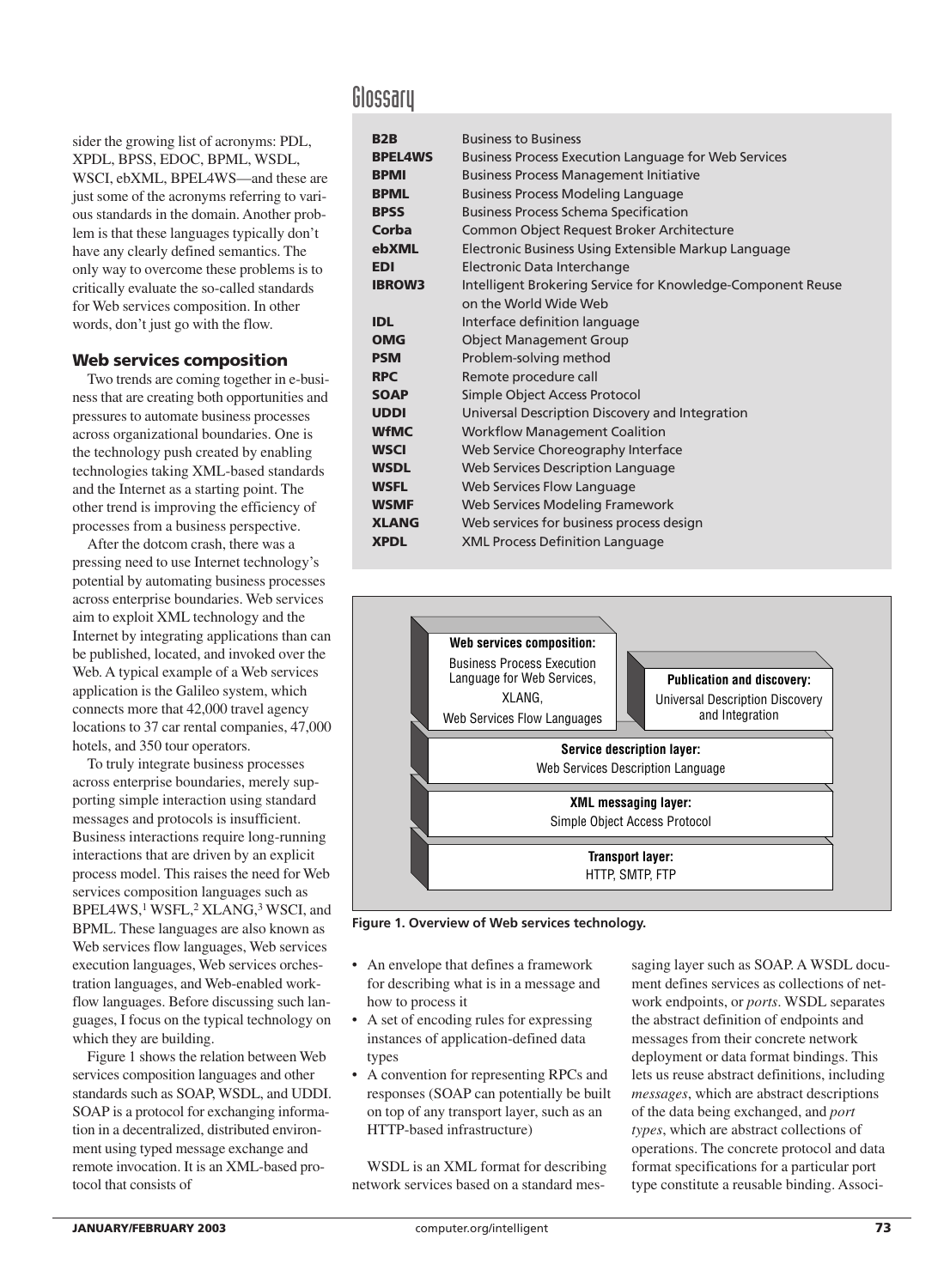ating a network address with a reusable binding defines a port, and a collection of ports defines a service.

UDDI defines a set of services supporting the description and discovery of businesses, organizations, and other Web services providers; the Web services they make available; and the technical interfaces we can use to access those services. Simply put, we can use UDDI to build "yellow pages" for Web services. Consensus currently seems to exist on the use of SOAP, WSDL, and UDDI, so I assume these standards will remain in place.

Web services composition languages build directly on top of WSDL. A language such as BPEL4WS both provides and uses one or more WSDL services. A WSDL service is composed of ports that provide operations. Each operation receives a message (one way), receives and sends a message (request response), sends and receives a message (solicit response), or sends a message (notification). WSDL services and the corresponding operations are glued together to provide composed services. To glue such services together, a process model must specify the order in which the operations execute. A Web services composition language provides the means to specify such a process model.

An important difference between WSDL and a language such as BPEL4WS is revealed when we consider the states. WSDL is essentially stateless because the language is unaware of states between operations. The only state notion supported is the state between sending and receiving a message in a request-response or solicitresponse operation. Any technology supporting a Web services composition language will have to record states for processes that are more complex than a simple request response. Only by recording the state can we determine what should be done, thus enabling long-lived business transactions. This has triggered the development of languages such as BPEL4WS, WSFL, XLANG, WSCI, and BPML.

#### **Overview of so-called standards**

The BPEL4WS specification<sup>1</sup> builds on WSFL<sup>2</sup> and XLANG.<sup>3</sup> XLANG is a blockstructured language with basic control flow structures such as sequence, switch (for conditional routing), while (for looping), all (for parallel routing), and pick (for race conditions based on timing or external triggers).

Unlike XLANG, WSFL is not limited to block structures and allows for directed graphs. The graphs can be nested but must be acyclic. Iteration is only supported through exit conditions—that is, an activity or subprocess iterates until its exit condition is met. The control flow part of WSFL is almost identical to the workflow language that IBM's MQ Series Workflow uses. This might be surprising, given that this workflow language is very different from most languages. For example, the "Death-Path Elimination" allows for the so-called "Synchronizing merge pattern." This way, routing is not restricted to explicit AND-joins and XOR-joins, as in most workflow products. This is a nice feature, but it is quite exotic and most systems don't support it.

Although the correspondence between the WSFL standard and IBM's workflow product might surprise people not involved in the standardization process, we can easily explain it by the fact that the same set of people (most notably, Frank Leymann) have defined both languages. We can make similar comments for XLANG and Microsoft's BizTalk Orchestrator. XLANG is based on Microsoft's current middleware solution and therefore hardly qualifies as a "standard."

Unfortunately, BPEL4WS, WSFL, and XLANG are not the only recently proposed standards. Sun, BEA, SAP, and Intalio have introduced another candidate for Web services composition: WSCI. Intalio also initiated the Business Process Management Initiative (BPMI.org), which developed BPML. OASIS and UN/CEFACT support ebXML. Part of ebXML is BPSS, which is yet another standard similar in scope to BPEL4WS, WSFL, XLANG, WSCI, and BPML. The abundance of overlapping standards for Web services composition is overwhelming. Some people refer to these competing standards without clear added value as WSAH—Web Services Acronym Hell.

Outside the Web services domain, other initiatives are attempting to standardize the specification of executable business processes. Most notable is the initiative of the Workflow Management Coalition. Since 1993, the WfMC has been active in standardizing both a workflow process definition language and the interfaces between various workflow components. In August 2002, the WfMC released XPDL<sup>4</sup> to support the exchange of workflow specifications between different workflow products. According to Jon Pyke, WfMC Chair and CTO of Staffware, XPDL is consistent with BPEL4WS but goes far beyond the standards for Web services composition. Clearly, many people working on standards for Web services composition did not benefit from the experiences in the workflow domain. Therefore, "been there, done that" comments are justified.

However, workflow vendors clearly have not adopted WfMC standards. Some systems can export to XPDL, but none can import XPDL from another system and still produce meaningful results. This is partly because after work on workflow standards for more than a decade, still no consensus exists on the workflow constructs that must be supported and their semantics. It is remarkable how many different interpretations of a join construct exist in contemporary workflow languages: "Wait for all (AND-join)," "Wait for first and reset (XOR-join)," "Wait for first and block until all have arrived," "Wait for all to come," and so forth.

#### **Comparing BPEL4WS, XLANG, WSFL, XPDL, and WFM products**

With respect to Web services composition languages, software vendors such as IBM, Microsoft, Sun, BEA, SAP, and Intalio have been the main drivers of development. This has resulted in an abundance of standards having overlapping functionality. When you look at the standards in more detail, you can see clearly that they are often based on existing products, just as WSFL is almost a copy of the MQ Series Workflow language. Standards that involve multiple software vendors are often a compromise between competing viewpoints. Consequently, such standards tend to be imprecise or unnecessarily complex. WfMC's XPDL is an example of a standard that is imprecise, thereby letting vendors have their own interpretation of it (and making it useless). BPEL4WS joins viewpoints from both WSFL and XLANG, thus making the language complex.

Given these observations, looking for objective measures for comparing Web services composition languages is useful. For the control-flow aspect of such languages, we can use some of the results from workflow research.5 One way to compare standards such as BPEL4WS, XLANG, and WSFL is to use the set of workflow patterns available from www.tm.tue.nl/it/research/patterns.6 Each of these patterns corresponds to a routing construct often required during workflow design.7,8 The whole set of patterns has been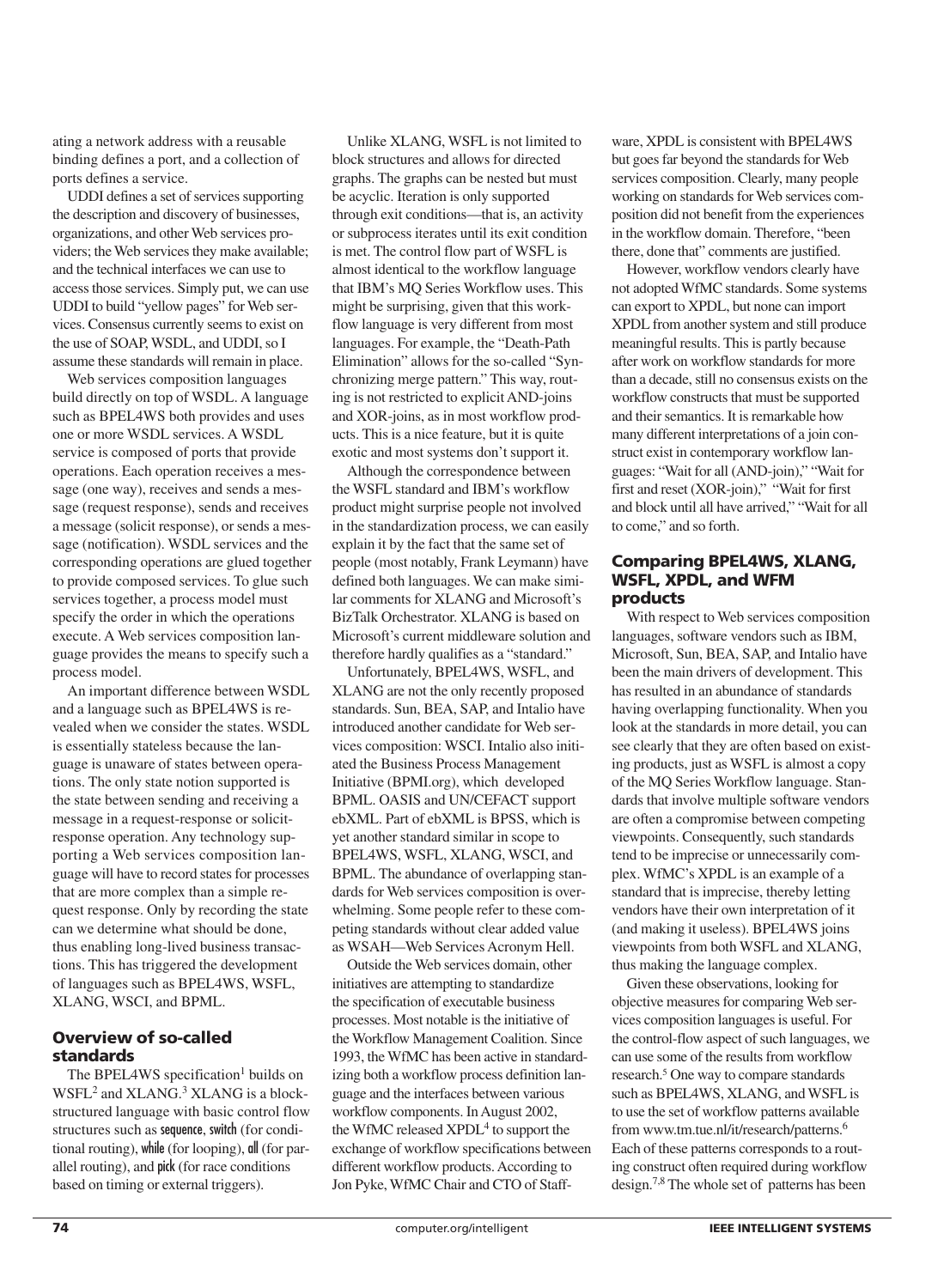|    | <b>Pattern</b>                                               | <b>BPEL4WS</b>           | <b>XLANG</b>             | <b>WSFL</b>              | <b>XPDL</b>                      | <b>Staffware</b>         | <b>MQ Series</b><br><b>Workflow</b> | <b>Panagon</b><br>eProcess | <b>FLOWer</b>                    |
|----|--------------------------------------------------------------|--------------------------|--------------------------|--------------------------|----------------------------------|--------------------------|-------------------------------------|----------------------------|----------------------------------|
| 1. | Sequence                                                     | $+$                      | $+$                      | $+$                      | $+$                              | $+$                      | $+$                                 | $+$                        | $^{+}$                           |
|    | 2 Parallel split                                             | $+$                      | $+$                      | $+$                      | $+$                              | $+$                      | $+$                                 | $\ddot{}$                  | $+$                              |
| 3  | Synchronization                                              | $+$                      | $+$                      | $+$                      | $+$                              | $+$                      | $+$                                 | $+$                        | $+$                              |
|    | 4 Exclusive choice                                           | $+$                      | $+$                      | $+$                      | $+$                              | $+$                      | $+$                                 | $+$                        | $+$                              |
| 5  | Simple merge                                                 | $+$                      | $+$                      | $+$                      | $+$                              | $+$                      | $+$                                 | $\ddot{}$                  | $+$                              |
| 6  | Multichoice                                                  | $+$                      | -                        | $+$                      | $+$                              | -                        | $+$                                 | $\ddot{}$                  | $\qquad \qquad -$                |
|    | 7 Synchronizing merge                                        | $+$                      | $\overline{\phantom{0}}$ | $+$                      | $\overline{\phantom{m}}$         | $\overline{\phantom{0}}$ | $+$                                 | $\ddot{}$                  | $\overline{\phantom{0}}$         |
| 8  | Multimerge                                                   | $\overline{\phantom{0}}$ | $\overline{\phantom{0}}$ | $\overline{\phantom{0}}$ | $\overline{\phantom{0}}$         | $\overline{\phantom{0}}$ | $\overline{\phantom{0}}$            | $\overline{\phantom{0}}$   | $+/-$                            |
| 9  | Discriminator                                                | $\overline{\phantom{0}}$ | $\overline{\phantom{0}}$ | $\overline{\phantom{0}}$ | $\overline{\phantom{0}}$         | $\overline{\phantom{0}}$ | $\overline{\phantom{0}}$            | $\overline{\phantom{0}}$   | $+/-$                            |
| 10 | Arbitrary cycles                                             | $\overline{\phantom{m}}$ | —                        | $\qquad \qquad -$        | $+$                              | $+$                      | $\qquad \qquad -$                   | $+/-$                      | $\overline{\phantom{0}}$         |
| 11 | Implicit termination                                         | $+$                      | $\overline{\phantom{0}}$ | $+$                      | $+$                              | $+$                      | $+$                                 | $+$                        | $\overline{\phantom{0}}$         |
| 12 | Multiple instances without<br>synchronization                | $+$                      | $^{+}$                   | $+$                      | $\overbrace{\phantom{12322111}}$ | $\overline{\phantom{0}}$ | $\qquad \qquad -$                   | $\ddot{}$                  | $\begin{array}{c} + \end{array}$ |
|    | 13 Multiple instances with<br>a priori design time knowledge | $+$                      | $^{+}$                   | $+$                      | $+$                              | $^{+}$                   | $\ddot{}$                           | $+$                        | $+$                              |
| 14 | Multiple instances with<br>a priori runtime knowledge        |                          | -                        | —                        |                                  | -                        | $\overline{\phantom{0}}$            |                            | $+$                              |
| 15 | Multiple instances without<br>a priori runtime knowledge     |                          | -                        | $\overline{\phantom{0}}$ |                                  | -                        |                                     |                            | $+$                              |
| 16 | Deferred choice                                              | $\ddot{}$                | $^{+}$                   | $\qquad \qquad -$        | $\overline{\phantom{m}}$         | $\overline{\phantom{0}}$ | $\qquad \qquad -$                   |                            | $+/-$                            |
| 17 | Interleaved parallel routing                                 | $+/-$                    | $\overline{\phantom{0}}$ | $\qquad \qquad -$        | $\overline{\phantom{m}}$         | —                        | $\overline{\phantom{0}}$            | $\overline{\phantom{m}}$   | $+/-$                            |
| 18 | Milestone                                                    | $\qquad \qquad -$        | -                        | $\qquad \qquad -$        | $\overline{\phantom{m}}$         | -                        | $\qquad \qquad -$                   | $\overline{\phantom{m}}$   | $+/-$                            |
| 19 | Cancel activity                                              | $+$                      | $^{+}$                   | $^{+}$                   | $\overline{\phantom{m}}$         | $^{+}$                   | $\qquad \qquad -$                   | $\overline{\phantom{m}}$   | $+/-$                            |
| 20 | Cancel case                                                  | $+$                      | $\ddot{}$                | $+$                      |                                  |                          | $\overline{\phantom{0}}$            | $+$                        | $+/-$                            |

**Table 1. Comparison of BPEL4WS, XLANG, WSFL, XPDL, and four workflow products.**

used to evaluate and compare about 20 workflow management systems.

Table 1 compares three Web services composition languages, XPDL, and four concrete workflow management systems.<sup>6</sup> The first five patterns correspond to the basic routing constructs you can find in any language. The other patterns refer to more advanced constructs that most standards and products don't support. Every "+" refers to direct support meaning the language has a construct that directly supports the pattern. A "–" refers to no direct support. This does not mean that realizing the pattern through some workaround is impossible. (For example, any of the constructs can be realized using a standard programming language, but this does not imply that there is direct support for all workflow patterns.) Sometimes there is a feature that only partially supports a pattern, such as a construct that imposes certain restrictions on the structure of the process.

Support for such features is rated "+/–". Without going into details, we can make several observations.

First, BPEL4WS is indeed a combination of XLANG and WSFL when it comes to supporting the patterns. Second, WSFL and MQ Series Workflow are indeed identical when it comes to process specification. Third, XPDL seems less expressive than BPEL4WS. (In a way, we can view XPDL as the greatest common denominator of existing workflow languages rather than the least common multiple.) Finally, Web services composition languages and workflow management systems have relevant differences when it comes to supporting routing constructs. Of the four workflow management systems listed, only FLOWer (a workflow and casehandling system) is block structured like XLANG. The other three systems (Staffware, MQ Series, and eProcess) are graph-based like WSFL and XPDL.

**T**he Web site of BPMI.org, one of the organizations proposing a Web services composition standard, states that

BPMI.org defines open specifications such as the Business Process Modeling Language (BPML) and the Business Process Query Language (BPQL) that will enable the standardsbased management of e-Business processes with forthcoming Business Process Management Systems (BPMS), in much the same way SQL enabled the standards-based management of business data with off-the-shelf Database Management Systems (DBMS).

The goal of obtaining standards similar to SQL for Web services is ambitious.

As history shows, such standards do not originate from vendors pushing their own products. Recall that the Entity-Relationship model by Peter Chen and the Relational Model by Eduard Codd enabled languages such as SQL. Although there are well-estab-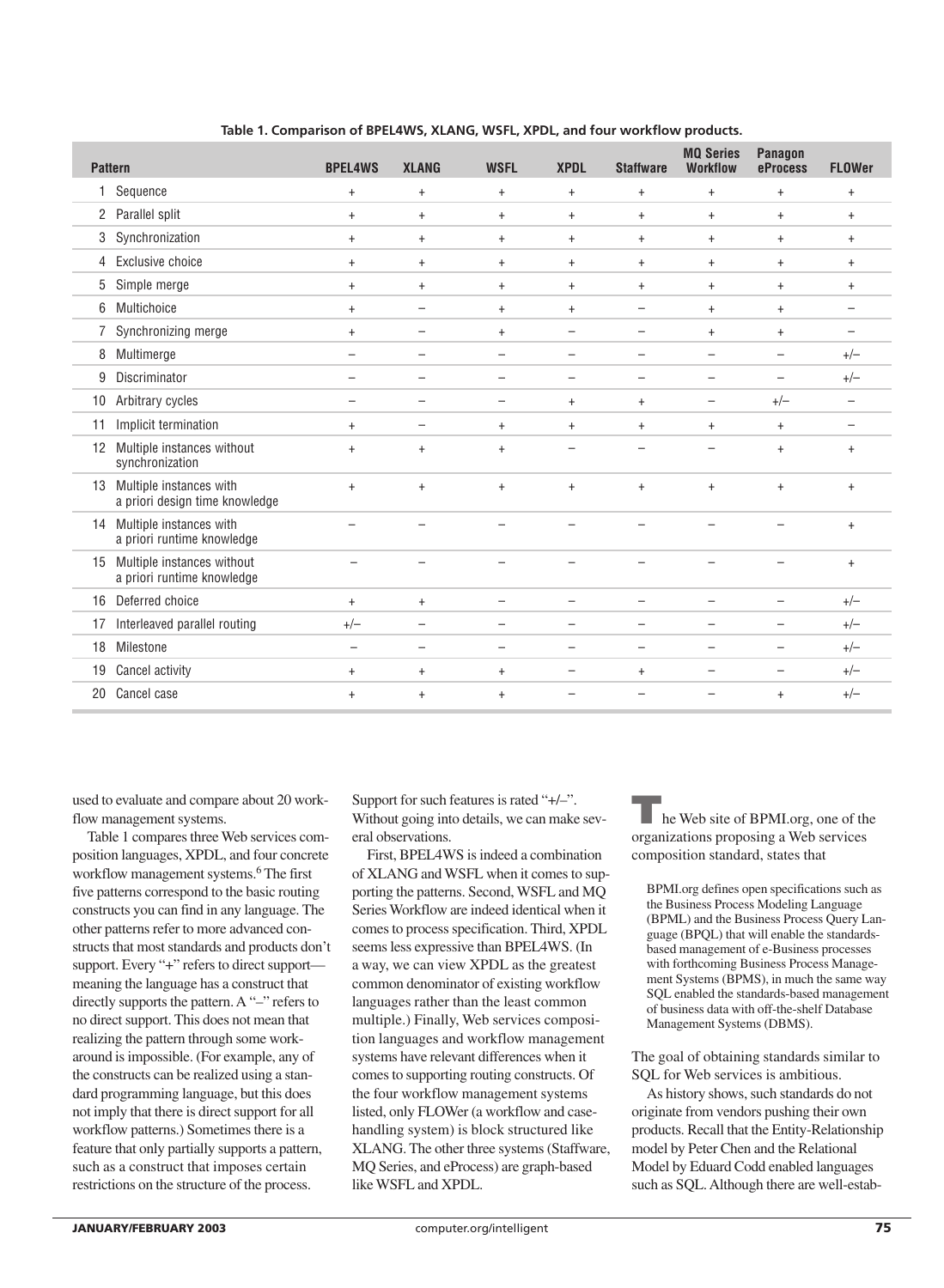lished process-modeling techniques combining expressiveness, simplicity, and formal semantics (such as Petri nets and process algebras), the software industry has chosen to ignore these techniques. So, the world is confronted with too many standards, mainly driven by concrete products or commercial interests. The only way to stop this is to ignore standardization proposals that are not using well-established process-modeling techniques. This will force vendors to address the real problems rather than create new ones.

### **Acknowledgments**

I thank Arthur ter Hofstede, Bartek Kiepuszewski, Marlon Dumas, and Petia Wohed for contributing to the results mentioned in this essay.

#### **References**

- 1. F. Curbera et al., *Business Process Execution Language for Web Services (Version 1.0)*, IBM, July 2002, www-106.ibm.com/ developerworks/webservices/library/ws-bpel.
- 2. F. Leymann, *Web Services Flow Language (WSFL 1.0)*, IBM, May 2001, www-3.ibm. com/software/solutions/webservices/pdf/ WSFL.pdf
- 3. S. Thatte, *XLANG: Web Services for Business Process Design*, Microsoft, Redmond, Wash., 2001, www.gotdotnet.com/team/xml\_wsspecs/ xlang-c/default.htm.
- *4. Workflow Process Definition Interface—XML Process Definition Language (XPDL)*, WFMC-TC-1025, Version 1.0 Beta, Workflow Management Coalition, 2002, www. wfmc.org/standards/docs/TC-1025\_ 10\_xpdl\_102502.pdf.
- 5. W.M.P. van der Aalst and K.M. van Hee, *Workflow Management: Models, Methods, and Systems*, MIT Press, Cambridge, Mass., 2002.
- 6. W.M.P. van der Aalst et al., *Workflow Patterns*, QUT tech. report FIT-TR-2002-02, Queensland Univ. of Technology, Brisbane, Australia, 2002; www.tm.tue.nl/it/research/ patterns (also to appear in *Distributed and Parallel Databses*).
- 7. W.M.P van der Aalst et al., *Pattern-Based Analysis of BPML (and WSCI)*, QUT tech. report FIT-TR-2002-05, Queensland Univ. of Technology, Brisbane, Australia, 2002.
- 8. P. Wohed et al., *Pattern-Based Analysis of BPEL4WS*, QUT tech. report FIT-TR-2002- 04, Queensland Univ. of Technology, Brisbane, Australia, 2002.

#### **Web Services Solve Problems, and Problem-Solving Methods Provide Services**

V. Richard Benjamins, *Intelligent Software Components, S.A.*

In the fall of 1996, on a flight home from the Knowledge Acquisition Workshop, some colleagues and I were outlining a new research project (an FP4 Esprit project) that aimed to link knowledge technology to the Web. The Web was gaining importance, and knowledge technology was looking to join the bandwagon. We were talking about the IBROW3 project, an Intelligent Brokering Service for Knowledge-Component Reuse on the World Wide Web (see www.swi.psy. uva.nl/projects/IBROW3/home.html).

The project envisioned reusable heterogeneous components located at repositories on the Web, which a *broker* (or software agent) would configure into a distributed program to solve a particular problem. The broker therefore had to know about the problem and the individual components' capabilities. The brokering process's result would be a distributed system that could, for example, classify edible and poisonous mushrooms using a public mushroom database and a classifier, both available on the Web.

The components that the IBROW project considered were *problem-solving methods* and ontologies. A PSM is a generic description of a reasoning process, independent of the domain to which it is applied. A PSM might solve classification tasks, for example, by classifying mushrooms, diseases, or financial transactions. Before we can apply a PSM to a particular domain, we have to check its assumptions, which describe the domain model's required characteristics.

For example, the *establish-and-refine* PSM, which B. Chandrasekaran introduced in the late 1980s, requires hierarchically organizing the domain knowledge. The PSM's assumptions capture the interaction between the PSM and domain knowledge explicitly such that reusing each of them in different situations becomes less troublesome. One main motivation behind research on PSMs and ontologies in the 1990s was to increasingly reuse and share code rather than develop code from scratch for each new problem.

#### **Web services**

We also see this motivation in Web services—pieces of software available on the Web that people can access through a standard protocol and execute remotely. Furthermore, when used together, Web services can deliver a complex functionality.

The three major ingredients for Web services are a description of the service, which uses the WSDL; the XML protocol SOAP, through which users access the services; and a UDDI directory, where you can find what Web services are offered and where. (For an explanation of these and other acronyms, see the "Glossary" sidebar.) With those ingredients in place, anybody can use a Web service, regardless of the programming language in which the service was originally defined.

Web services thus tackle the problem of heterogeneous sources and make them interoperable. Technologies such as Corba, RPC, and EDI had the same objectives, but those solutions needed their proper (that is, specific or dedicated) infrastructure, with the corresponding costs and implementation efforts. We can thus explain the success of Web services by viewing them as a technology based on maximal decoupling (and thus maximal reusability) available over an existing economic infrastructure (the Internet). Their power is not so much in their technology (the idea of RPC is nothing new) but rather that they offer a Web-native XMLbased solution. So, we can rapidly design, implement, and deploy Web services.

These characteristics make Web services an interesting candidate for integrating heterogeneous enterprise applications. Organizations spend a lot of money making their internal systems interoperate with their partners' and providers' enterprise applications—and sometimes even with their internal applications. Web services offer an interesting alternative because they wrap existing (legacy) systems and let them communicate through SOAP over existing infrastructures (extranet or intranet). This is probably why research analysts at companies such as the Gartner Group and McKinsey are monitoring developments in this area.

#### **The Semantic Web**

Having said all these nice words, I must admit that current Web services technology solves only part of the problem. Distributed systems developers now have a common platform for rapidly developing or integrating complex software by configuring existing services. Through UDDI, they can look up the basic services they need expressed in WSDL, which they then can access by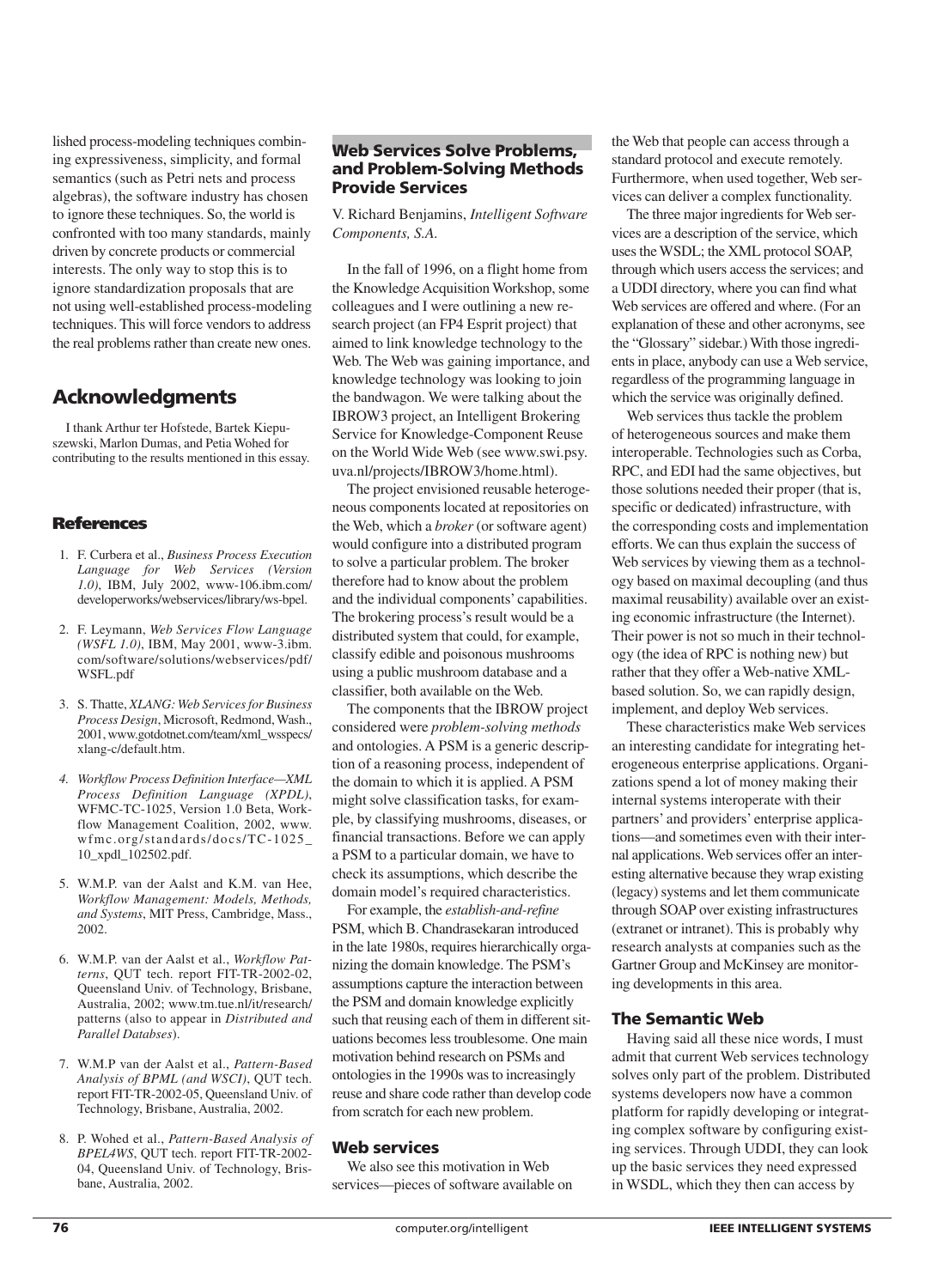#### **Table 2. Resemblance between IBROW, on the one hand, and the Semantic Enabled Web Services project and the Semantic Web in general, on the other hand.**

| IBROW3 (Esprit FP4); IBROW (IST, FP5)                                                                                                                                                              | The SWWS project, Semantic Web                          | <b>Comments</b>                                                                                                                                                                     |
|----------------------------------------------------------------------------------------------------------------------------------------------------------------------------------------------------|---------------------------------------------------------|-------------------------------------------------------------------------------------------------------------------------------------------------------------------------------------|
| The Web is changing the nature of software<br>development to a distributive plug-and-play process.<br>The components concerned are problem-solving<br>methods (generic algorithms) and ontologies. | Web services are orchestrated into<br>complex services. | In IBROW, problem-solving methods<br>(PSMs) and ontologies were the<br>components being configured, versus<br>Web services today.                                                   |
| PSMs and ontologies                                                                                                                                                                                | Web services                                            | PSMs and ontologies, when connected<br>to the Web, deliver services. PSMs deliver<br>reasoning services, while ontologies enable<br>intelligent query answering.                    |
| <b>IBROW</b> integrates research on heterogeneous<br>databases, interoperability, and Web technology<br>with knowledge-system technology and ontologies.                                           | Semantics and enterprise application<br>integration     | Web services can wrap heterogeneous sources<br>to make them interoperable.<br>Semantic agreement is currently hard coded<br>in the wrapper.                                         |
| The project aims at providing intelligent<br>reasoning services on the Web as opposed<br>to the more common information services.                                                                  | From information overload to task<br>delegation         | The current paradigm of information retrieval<br>causes much information overload.<br>We need to delegate tasks to agents such that<br>people focus on the interesting information. |
| The broker needs to reason about<br>characteristics of PSMs, for example about<br>their competence: Unified Problem-Solving<br>Method Description Language (UPML)                                  | Annotation of services, WSMF,<br>DAML-S                 | UPML is used to characterize ontologies and<br>PSMs in terms of their competence (capabilities)<br>and requirements.                                                                |

programming SOAP. However, a person must do all this work, and without much support. As more Web services become available, information overload will make finding the service you need difficult.

To overcome these problems, we must first recognize that current Web services technology is basically a syntactical solution and that the semantic part is still lacking. A Web service is described in WSDL, outlining what input the service expects and what output it returns. To exploit their potential (beyond enterprise application integration), Web services must be able to orchestrate themselves into more complex services. Thus, we need ways to combine individual Web services into a distributed, higher-level service.

The Web Service Flow Language, which can express the sequencing of individual services, is taking the first steps. WSFL lets the user decide which Web services to combine and in what order. However, we still need a framework that semantically describes services, such that software agents can locate, identify, and combine the services.

This is where the Semantic Web comes in. It semantically describes (annotates) content available on the Web such that software agents can understand and process the information. In this manner, Web services should form part of the Semantic Web (www.

semanticweb.org). They would need a semantic characterization of the services they offer as well as a middleware for service discovery and orchestration, to hide complex technology from users. A user can thus consume a high-level functionality without noticing that a complex process is going on under the hood. This is a main objective of the Semantic Enabled Web Services project (SWWS, swws.semanticweb.org)—to develop such intelligent middleware along with a language to semantically express Web services capabilities.

If we look back at the original IBROW project (www.ibrow.org), we see that it resembles the SWWS project in particular and the Semantic Web in general. Table 2 illustrates this, showing some phrases and terms from the IBROW project and the corresponding terms used in current Semantic Web research projects.

We are now entering FP6, the Sixth European Research Framework Program. In addition, the IBROW projects (one in FP4 in 1998 and the current one in FP5 from 2000–2003) are about to finish. Since these projects began, many things have changed. The Web has drastically changed how we communicate, do business, and obtain information (where Google is the ruling champion). A revolution of new technologies has overtaken the IBROW project, such as Semantic Web technology

and Web services. However, IBROW has played a crucial role in identifying relevant issues and major challenges and in bringing together the key people and groups that nowadays lead the European effort in Semantic Web services research.

**T**he notion underlying Web services is nothing new. In this sense, it is "been there, done that." However, the infrastructure we currently count on is much more advanced than several years ago. In IBROW, we spent much effort making the underlying infrastructure work and creating the (heterogeneous) content. This hampered us from focusing completely on the real issues, such as semantic interoperability. In the current technological situation, coupled with a strong business pull (PSMs were more of a technology push from the knowledge-engineering community), we soon will have Webaccessible methods that solve real business problems through knowledge-intensive or intelligent Web services.

## **Acknowledgments**

I would like to acknowledge the IST projects IBROW (IST-1999-19005), Esperonto (IST-2001-34373), and SWWS (IST-2001-37134).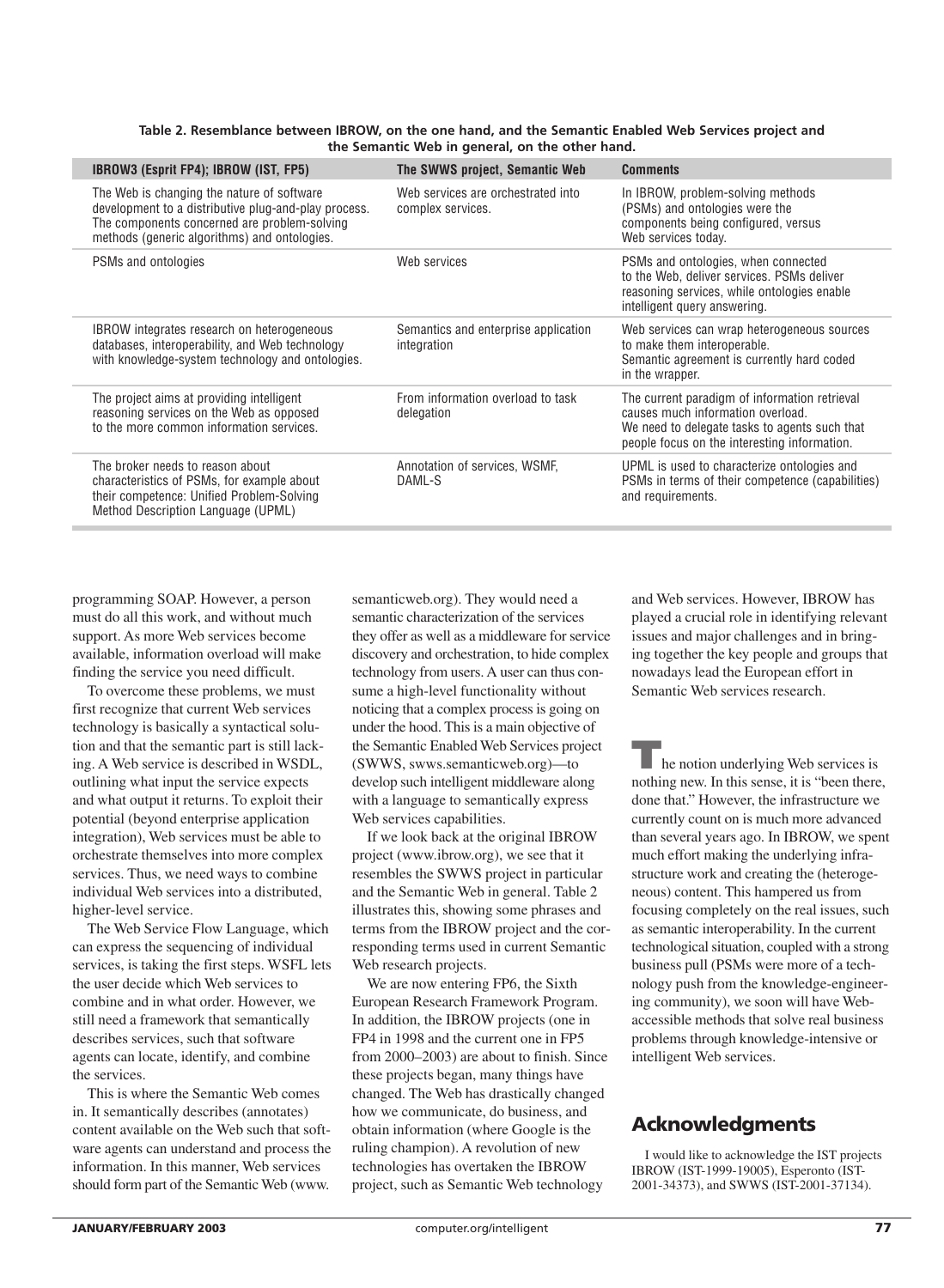#### **Web Services: Technical Evolution yet Practical Revolution?**

Amit Sheth and John A. Miller, *University of Georgia*

Web services are here to stay. Both business and technical considerations will provide them with the staying power and tailwind to survive the hype. Despite their lack of a major technical breakthrough, Web services will initially succeed owing to the right confluence of evolutionary technological choices, low barriers and entry costs, and their strong standards-based approach. In the long run, however, they must be empowered by semantics and coupled with Semantic Web technologies to fulfill broader, longer-term promises.

#### **Evolution in the right direction: Reasons for likely success**

Progress in software componentry has been ongoing. The Web is becoming more than just a collection of documents; applications and services are coming to the forefront. History shows that incremental technological progress can produce dramatic effects, such as the advancement from FTP to Archie to Veronica to the Web. Web services might have a similar fate.

Several technical and technology-driven business advantages present themselves, boding well for a quicker and more successful adoption of Web services.

#### **Low initial complexity**

The first consideration is the low initial complexity (although the complexity of fully mature technology might be substantially higher), with low entry barriers and costs. Although the Web now consists of many components and technologies—several of which were added as the Web gained wider acceptance and matured—it indeed started with a remarkably small, simple core technology. That simple core—free availability and low- or no-cost initial adoption—played an important role in its growth and acceptance.

Unlike the Web, the Corba architecture was complex from the start (considering its various services and facilities) and required seasoned developers to use it. Also, most businesses had to rely on object request brokers that were not free, which made

starting pilot projects—something large businesses always do before adopting any new technologies—difficult.

However, like the Web, the basic components of Web services are relatively simple, and the learning curve is low. XML is already known to the likely adopters and accepted as the data exchange standard by enterprises. Standards such as SOAP and WSDL are simple to use and learn. (For an explanation of these and other acronyms, see the "Glossary" sidebar.) Although UDDI as a whole (with all the details of white, yellow, and green pages) is not simple, the basic parts needed to get started are relatively easy to learn and use. Also, Web services can be developed with essentially no initial technology cost. Furthermore, just as the Web is used not only for publishing or sharing data but also as an application infrastructure, the complexity of Web services can be incrementally increased as more functionality is added.

#### **The hype**

The second consideration is the hype surrounding Web services, and the industry's ability to sustain interest over time. Consider XML. Although it has been significantly hyped—for example, it only addresses the syntactic interoperability issues, not semantic ones—it has succeeded. This is because it solves a limited yet important and wellunderstood business problem, and there is a groundswell of commercialization efforts around the use of XML technology. Some enterprise software such as Enterprise Resource Planning quickly adopted XML, broadening its adoption by businesses. In comparison, corresponding commercial activities did not support the hype of expert systems and other artificial intelligence technologies.

In the case of Web services, various software segments, including application servers and Enterprise Content Management,<sup>1</sup> have found them worthy enough to adopt. This gives the hype of Web services an ability to sustain with follow-through development and adoption.

#### **Standards**

The third consideration is the use of more widely accepted standards. XML already enjoys wide adoption in enterprises. Standardization efforts are well aligned and are structured to act much faster than what happened with Corba. Some in industry also

see Web services as a natural follow-up to Electronic Data Interchange and ebXML, which already have significant commercial success.<sup>2</sup>

#### **Loosely coupled architectures**

The fourth consideration is that Web services are a good choice for loosely coupled architectures.3 This means not allowing object references or requiring statefulness. Although the Corba architecture was more suitable for intra-enterprise environments, the technical features and choices of Web services make them more reusable and thus more appropriate for interenterprise and global environments.

#### **Languages**

Finally, Web services do not use languages that look like programming languages (that is, there's no interface definition language). This is what the industry is trying to accomplish with Web services.

#### **Incremental advances in software componentary**

The introduction of the object-oriented programming paradigm in the 1980s promised to make reusable software components a reality. Although there were certainly some gains in software reuse and programming productivity, the change was not substantial. The 1990s saw further attempts to increase software reuse, focused on the idea of software components and extended to distributed components. A notable effort in this area was Corba. It let components on different machines, using different operating systems and even different languages, communicate. From one viewpoint, Web services represent an evolution of Corba. We contend that Web services are more convenient than Corba and that eventually incremental improvement will lead to widespread use.

One difficulty in using distributed technology such as Corba is dealing with languages. Corba tried to eliminate this problem by moving the language into the background by defining an IDL. Although this is a good idea, an IDL looks much like C++, and developers must also understand language bindings to use Corba. If there was a way to replace language-like IDLs with higher-level specification, surely communication could be simplified using meaningful messages. Fortunately, Web services, defined as "self contained, self-describing modular applications that can be published,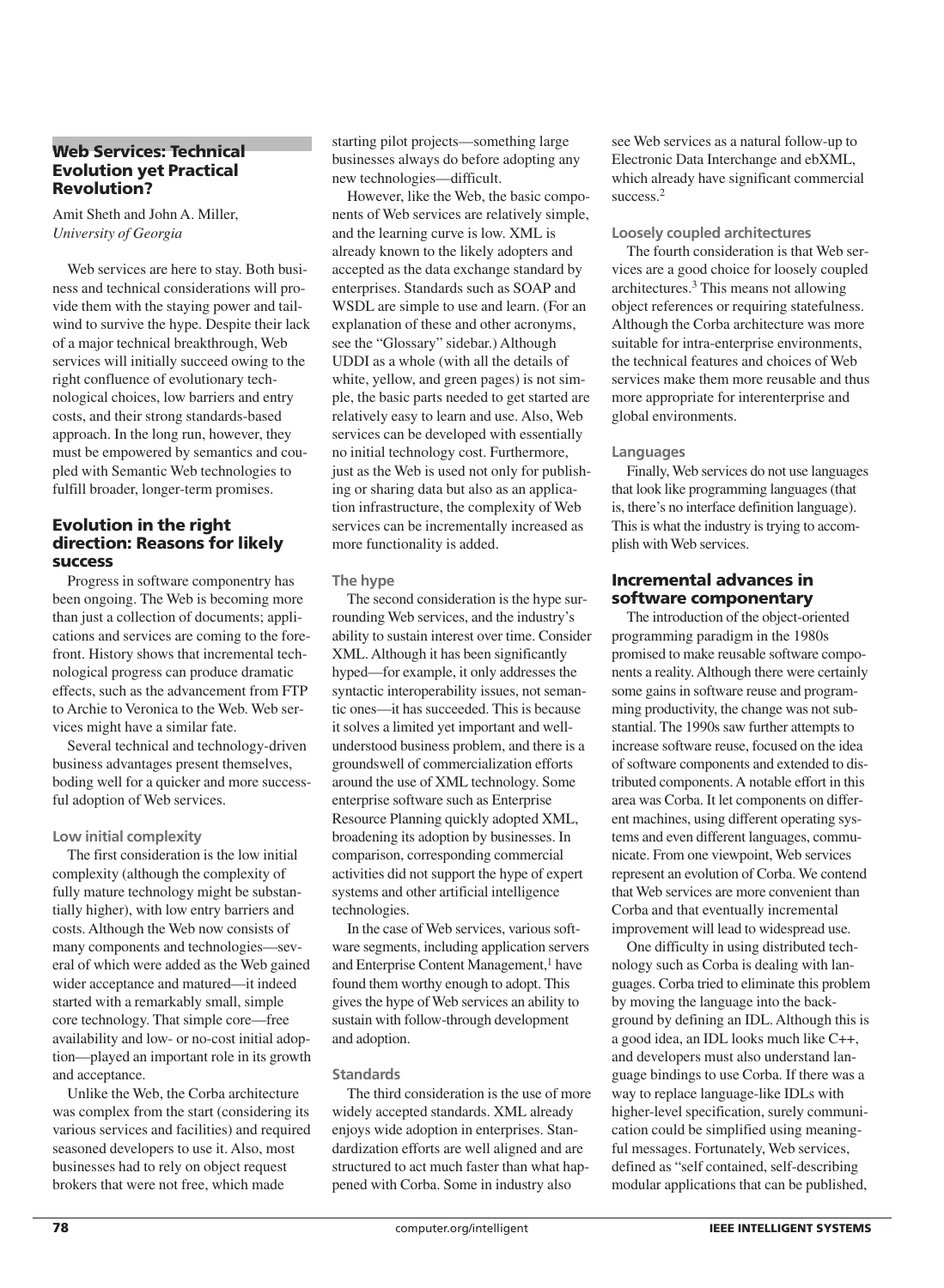located, and invoked across the Web,"4 automatically get the Web-wide scope rather than primarily the enterprise-wide scope (at least initially) for Corba. In the near term, we see the use of a few well-targeted Web services within and across enterprises for well-targeted B2B applications and as integration points between enterprise software. Examples include integrating a document management system and portal management system within an enterprise, or interenterprise interfaces between different parts of a supply chain or ERP solution, which already uses XML for data exchange.

#### **Intermediate to long term: Processes, QoS, security, and semantics**

For the intermediate term, we predict distinct advances in

- Web processes
- Technical support for quality of service
- Technical support for security

Although we expect researchers to address QoS and security in the intermediate term, we expect support for Web processes to take longer, because initial research is just starting on these topics.<sup>5</sup> Because Web services are components, if individual services are limited in their capability, we can compose existing Web services to create new functionality in the form of Web processes. Web service composition is the ability to take existing services (or building blocks) and combine them to form new services.<sup>6</sup> In carrying out this composition task, we should be concerned about the efficiency and the QoS that the composed process will exhibit when it executes. This task of composing services to create efficient Web processes is analogous to designing a workflow.

Web service composition is an active area of research, with academic and industrial research groups proposing many languages. IBM's WSFL<sup>7</sup> and Microsoft's XLANG<sup>8</sup> were two of the earliest languages to define standards for Web services composition. Both extended WSDL, W3C's standard language used to describe the syntactic aspects of a Web service. BPEL4WS<sup>9</sup> is a recently proposed specification that represents the merging of WSFL and XLANG. It combines WSFL's graph-oriented process representation and XLANG's structural constructbased processes into a unified standard for Web services composition. Another effort in

this area is ebXML, which lets enterprises conduct business over the Internet using an open XML-based infrastructure.

In contrast to these commercial XMLbased standards, researchers are developing a unique Web service markup language called DAML-S.<sup>10</sup> According to the group of researchers working on DAML-S, it supplies Web service providers with a core set of markup language constructs for describing the properties and capabilities of their Web services in unambiguous, computer-interpretable form. DAML-S markup of Web services will facilitate the automation of Web service tasks including automated Web service discovery, execution, interoperation, composition and execution monitoring.10

If Web services are to provide not only an enterprise-wide but also a global architecture for application interoperability and integration, we will need to enhance Web services and processes with semantics. Many applications will require a Web process created from composing several Web services. In the intermediate term, we can create enterprise-scale Web processes (or service compositions) by adopting workflow management technology. However, to achieve Web services' full Webwide and global potential, semantics holds the trump card. Using semantics involves describing resources with formal, machinereadable description. Resources in this case are Web services, and given that they wrap applications, they must be described both functionally and operationally.

As already recognized by DAML-S,<sup>10</sup> Web Service Modeling Framework initiatives,<sup>11</sup> the Work Group on Web Services at a recent Semantic Web workshop,12 and others, semantics can play a critical role in developing Semantic Web services. This can lead to better discovery of Web services for reuse in a global, Web-scale environment that is not limited to one enterprise or a static collection of enterprises and where current syntax-based techniques do not work. Strong support for Web services discovery is also a prerequisite to developing Web processes<sup>13,14</sup> and addressing various issues of composition, interoperability, and execution.15,16 There is demonstrable progress in developing semantics-based solutions when dealing with data, such as to achieve better interoperability and integration of information resources. However, the challenges of dealing with applications that are enabled by Web services are even more difficult. They will

involve substantial further research and engineering that consider both functional and operational perspectives. The Large Scale Distributed Information Systems Lab's Meteor project is one of the projects looking at developing semantics-based solutions to QoS, discovery, and composition issues in the context of Web processes (see http:// lsdis.cs.uga.edu/proj/meteor/SWP.htm).

#### **References**

- 1. R. Perry and R. Lancaster, *Enterprise Content Management: Expected Revolution or Vendor Positioning*, The Yankee Group, Boston, 2002.
- 2. A. Kotok, " The E-Business Continuum: Web Services, ebXML and EDI," WebServices. Org, June 2002, www.webservices.org/index. php/article/articleview/479/1/24.
- 3. D. Austin et al., "Web Services Architecture Requirements," World Wide Web Consortium, 2002, www.w3c.org/TR/wsa-reqs.
- 4. D. Tidwell, "Web Services—The Web's Next Revolution," IBM tutorial, 29 Nov. 2000, www-105.ibm.com/developerworks/ education.nsf/webservices-onlinecourse-bytitle/ BA84142372686CFB862569A400601C18? OpenDocument.
- 5. J. Cardoso and A. Sheth, *Semantic e-Workflow Composition*, tech. report, Large Scale Distributed Information Systems Lab, Dept. of Computer Science, Univ. of Georgia, Athens, Ga., 2002.
- 6. G. Piccinelli, *Service Provision and Composition in Virtual Business Communities*, tech. report HPL-1999-84, Hewlett-Packard, Palo Alto, Calif., 1999; www.hpl.hp.com/techreports/ 1999/HPL-1999-84.html.
- 7. F. Leymann, "Web Service Flow Language (WSFL) 1.0," IBM,Armonk, N.Y., 2001, www-4.ibm.com/software/solutions/webservices/pdf/ WSFL.pdf.
- 8. S. Thatte, "XLANG: Web Services for Business Process Design," 2001, www.gotdotnet. com/team/xml\_wsspecs/xlang-c/default.htm.
- 9. F. Curbera et al., "Business Process Execution Language for Web Services," 2002, www-106.ibm.com/developerworks/webservices/ library/ws-bpel.
- 10. A. Ankolekar et al., "DAML-S: Web Service Description for the Semantic Web," *Proc. Int'l Semantic Web Conf.*, Springer-Verlag, Berlin/ Heidelberg, 2002, pp. 348–363.
- 11. D. Fensel and C. Bussler, "The Web Service Modeling Framework WSMF," 2002, http:// informatik.uibk.ac.at/users/c70385/wese.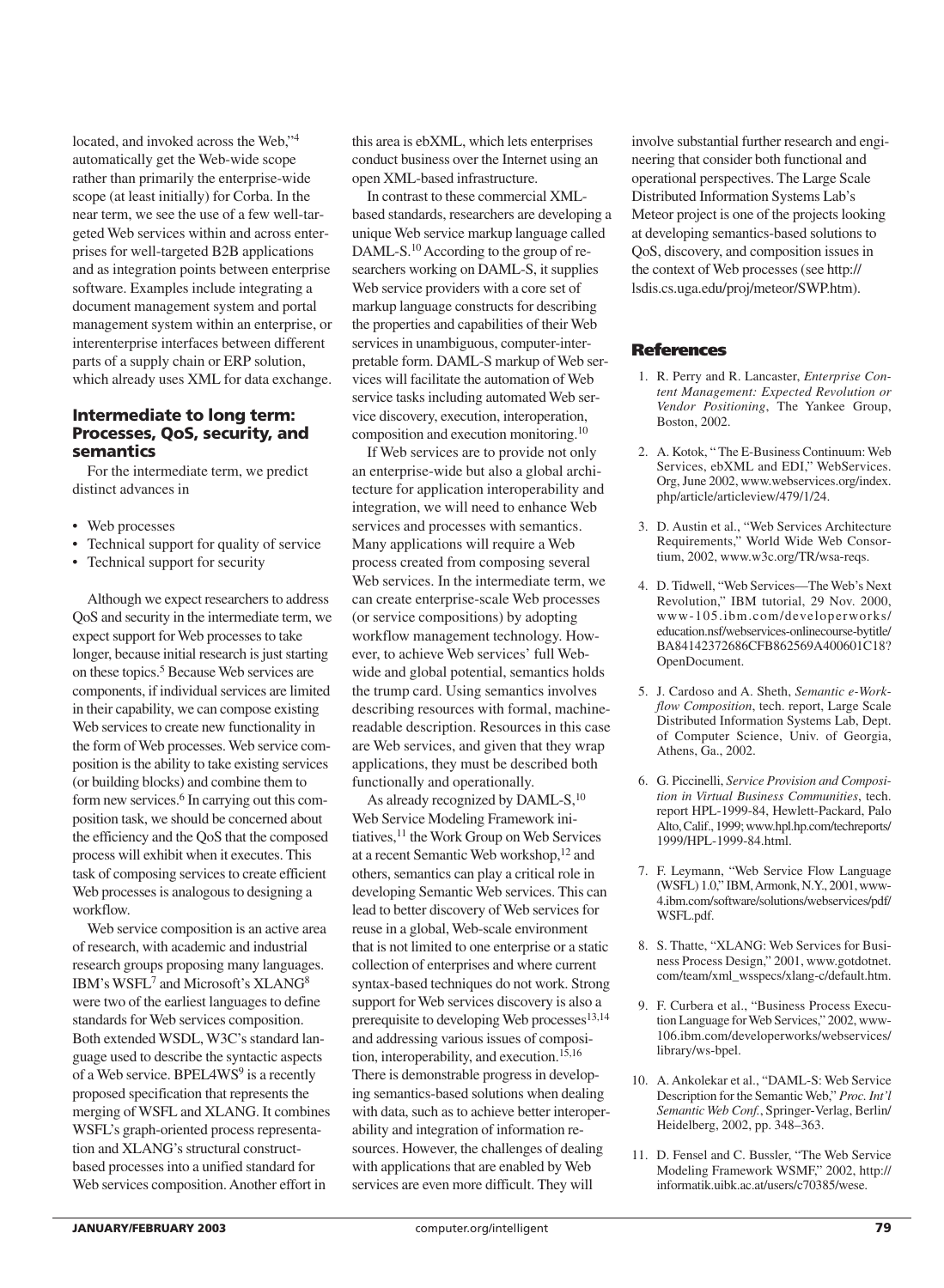- 12. A. Sheth and R. Meersman, "Amicalola Report: Database and Information Systems Research Challenges and Opportunities in Semantic Web and Enterprises," *ACM SIG-MOD Record*, vol. 31, no. 4, Dec. 2002.
- 13. S. Narayanan and S. Mcllraith, "Simulation, Verification and Automated Composition of Web Services," *Proc. 11th Int'l World Wide Web Conf.*, W3C, 2002, pp. 77–88.
- 14. J. Cardoso et al., *Modeling Quality of Service for Workflows and Web Service Processes*, tech. report, Large Scale Distributed Information Systems Lab, Dept. of Computer Science, Univ. of Georgia, Athens, Ga., 2002.
- 15. J. Cardoso et al., "Semantic Web Services and Processes: Semantic Composition and Quality of Service," tutorial at Federated Conferences (CooPIS, DOA, ODBASE), 2002; http:// lsdis.cs.uga.edu/lib/presentations/SWSPtutorial-resource.htm.
- 16. S. Chadrasekaran et al., *Composition Performance Analysis and Simulation of Web Services*, tech. report, Large Scale Distributed Information Systems Lab, Dept. of Computer Science, Univ. of Georgia, Athens, Ga., 2002.

#### **Web Services:** *Quo Vadis***?**

Christoph Bussler, *Oracle Corporation* Alexander Maedche, *FZI Research Center for Information Technologies at the University of Karlsruhe* Dieter Fensel, *Leopold Franzens Universität Innsbruck*

Web services have been touted for some time now as the technology-based silver bullet solution for many significant integration problems in information technology. These integration problems are of so different a nature due to the specific required functionality that we can't avoid asking right now, "Web services: *Quo vadis*?"

Here, we illustrate the immense discrepancy between the magnitude of the integration problems and the simplistic functionality that Web services provide. We propose the WSMF as the future direction of Web services so that they can cope even with the most real complex integration problems. (For an explanation of this and other acronyms, see the "Glossary" sidebar.)

#### **Web services at the crossroads**

Let's spotlight the state of the art of Web services and the situation of the "movement" (or "hype," as some might be more than happy to state). For the following reasons, we see Web services as being at the crossroads:

- They have been touted as the silver bullet for a (too) wide array of integration problems, currently being addressed by complex integration solutions such as B2B integration technology1 as well as simple technology such as Java for remote server invocation.
- Many competing, conflicting, and overlapping standards exist that address Web service functionality (see www. oasis-open.org/cover/sgml-xml.html).
- Many research projects are repackaging existing work as Web services work.
- Many start-up companies, including Cape Clear (www.capeclear.com), Actional (www.actional.com), and Intalio (www. intalio.com), provide technology implementing Web services technology.
- Major infrastructure companies (such as BEA, IBM, Microsoft, and Oracle) already provide implementations of Web service technology.
- Broad journalistic coverage of Web services exists in the trade press, such as *eAI Journal* (www.eaijournal.com) and ebizQ (www.ebizq.net).
- Web services have no underlying real conceptual integration model and are only defined as an implementation technology, such as SOAP (see www.w3. org/TR/soap12-part1/ and www.w3.org/ TR/soap12-part2).
- No one has analyzed available and proven solutions such as EDI translation technology2 or reported on lessons learned from deployments that could advance Web services technology functionality (more than 300,000 Electronic Data Interchange deployments exist worldwide—see www. disa.org/x12org/about/faqs.cfm).

This situation cannot continue indefinitely. We must consolidate the Web services space, focusing Web services technology on a well-defined and well-manageable set of integration problems. This includes the consolidation of the multitude of Web service standard proposals. Current Web services expectations are too high and too varied for one technology to solve all the given integration problems.

#### **The silver bullet problems**

Here we discuss some of the silver bullet

problems, clearly showing the vast spectrum that Web services are said to solve.

First, SOAP was originally the acronym for the Simple Object Access Protocol. *Nomen est omen* (the term reveals its intent): the underlying paradigm follows the clientserver model. The SOAP specification in conjunction with WSDL (see www.w3.org/ TR/wsdl) clearly enables the definition of the external interface of a server in a particular way but not of its clients, violating the general peer-to-peer approach that most integration solutions require. The only pattern this supports is the one-way invocation with and without results between the defined roles of client and server.

In this sense, SOAP, in conjunction with WSDL, clearly implements yet another RPC model. This is also explicitly called out in the SOAP specification. Because it is based on the ubiquitous HTTP protocol in conjunction with XML as the message syntax, computer system boundaries are easy to overcome and the notion of the "better RPC" or even "better distributedobject-management technology" was born, leading to the wide awareness of Web services in the developer community.

Second, because SOAP messages can be transported over HTTP to implement the runtime invocation, bridging computer system boundaries is clearly easy owing to the commodity of the HTTP protocol. If only packaged applications like Enterprise Resource Management systems, such as Oracle or SAP (www.sap.com), were to expose WSDL interfaces, then integrating them with Web services would be easy, fast, cheap, manageable, and so on (better along all possible dimensions).

In such a scenario, Web services would be the "better Enterprise Application Integration solution," overcoming the current costly integration technology deployments. This is because the whole integration world would be a nice homogeneous sea of SOAP messages implementing WSDL operation invocations.

Finally, because we can easily exchange SOAP messages over the Internet, the proposal of using Web services as the only and superior way to implement B2B interactions between companies (interenterprise B2B communication) is not far off. The vision in this case is to very rapidly replace EDI, SWIFT (Society for Worldwide Interbank Financial Telecommuication, www.swift. com), and other existing B2B standards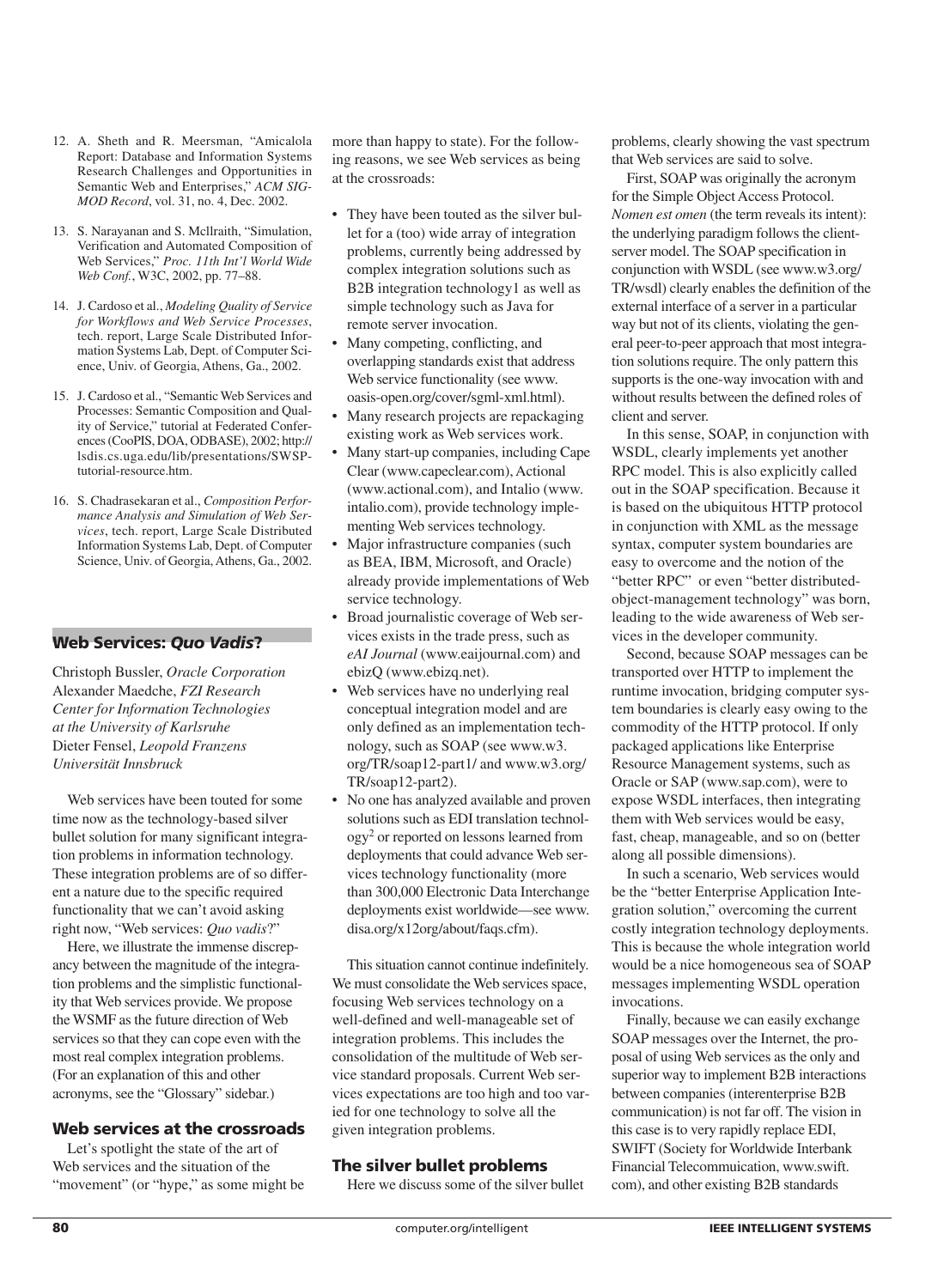(some of which have existed for over 30 years).

These three example integration problems alone span an impressive array of serious requirements for an integration solution that Web services would have to address:

- *Efficiency*: To scale on an industrial basis, Web services execution must be very efficient.
- *Expressiveness*: B2B interactions in supply chain scenarios are complex, requiring an expressive set of supported integration concepts.
- *Security*: Interactions within as well as across enterprises must be secured to prevent security attacks of all types, and nonrepudiation must be provided for reliable record keeping.
- *Reliability*: Remote and distributed communication must be reliable, and messages must be sent exactly once to ensure dependable interactions.
- *Manageability*: Interenterprise communication changes frequently, requiring easily manageable technology.

These requirements pose a high demand on a technology that addresses their implementation.

On the other side, we have the current state of Web services technology. The following standards currently define Web services: SOAP, WSDL, and UDDI (see www.uddi.org). This standards triple, even if fully implemented, is far from addressing even a subset of the requirements we've listed, because it is based on the primitive notion of synchronous remote invocation following a simple client-server model. Complex integration problems, such as B2B integration problems based on a peer-to-peer paradigm, are not at all in the scope of the standards triple owing to missing integration concepts, missing reliability protocol definitions, or missing security concepts.

Because Web services have caught on very impressively across the developer and business community, it is worthwhile exploring potential future developments to capitalize on the state Web services have reached.

#### **Directions leading from the crossroads**

We can only ask where to go from here if there are alternative paths going forward. Possible directions for Web services include it being

- The better RPC
- The better plumbing for applicationto-application or B2B integration
- The better intelligent agent platform
- All of the above

There seems to be the implicit agreement in the community that Web services should be "the" new and "the" better technology for integration (especially for B2B integration). For instance, together, the vast array of industrial-standard proposals appears to provide an almost complete set of concepts required for implementing complex B2B integration. Examples of such integration include supply chain management, health care organization integration, or financial transaction processing.

Web services that can address complex integration problems require conceptual modeling based on a well-defined set of integration concepts.

Zapthink (www.zapthink.com/reports/ poster.html#) has a poster that shows 135 of the 450 (at its time of publication) industrial standards and standards proposals classified and related to each other. They define business documents, security services, transport protocols, packaging, trading partner management, and many other relevant standards.

However, it's not just industry that is working on a complete set of standards addressing the complete integration space. Academic research is also tackling the vast array of problems in interenterprise integration, as we've seen at workshops such as Technologies for E-Services (TES 2002) or the Workshop on Web Services, E-Business, and the Semantic Web (WES  $2002$ ), or in certain research papers.<sup>3–5</sup>

Even more important, the big "however" is that the need for 135 (or 450) standards indicates a broken conceptual model, because the standards conflict, contradict,

overlap, compete, or disagree with each other significantly. Another big "however" is that these efforts haven't really considered semantic unification at all. Only a few contributions (standards and research) highlight the need to solve the semantic mismatch problem that inherently exists in interenterprise integration and that no real integration solution can do without.

So, we need a comprehensive conceptualintegration model that combines all aspects of a solution for the interenterprise as well as intra-enterprise integration problem. From that we can derive a comprehensive modeling and execution framework that can address even the most complex integration problems completely.

Such a framework must provide a holistic and general conceptual-integration model that characterizes all integration problems. From that we can derive a set of expressive modeling constructs that model Web services, their invocation, and other requirements such as composition and security, addressing even the most complex integration scenarios. Furthermore, such a framework must provide an expressive and scalable mediation approach that can tackle the semantic unification problem through powerful mediation.

#### **The future of Web services: WSMF**

Web services that can address complex integration problems require conceptual modeling based on a well-defined set of integration concepts. This set of concepts must be able to represent all relevant aspects of integration, including document formats, processes, security, trading partner management, mediation, and discovery.

Because integration always occurs between two or more parties that are exposing services, any integration solution is "in between" the parties. This calls for an integration framework that clearly identifies system boundaries and modes of interaction between all elements. Furthermore, it must define the execution model for the conceptual model so that the application of concepts is uniform.

Last but not least, we need a methodology that suggests best practices for the modeling task when integrating services of several parties. The methodology suggests appropriately using integration concepts.

The WSMF is an important step toward such a conceptual model in conjunction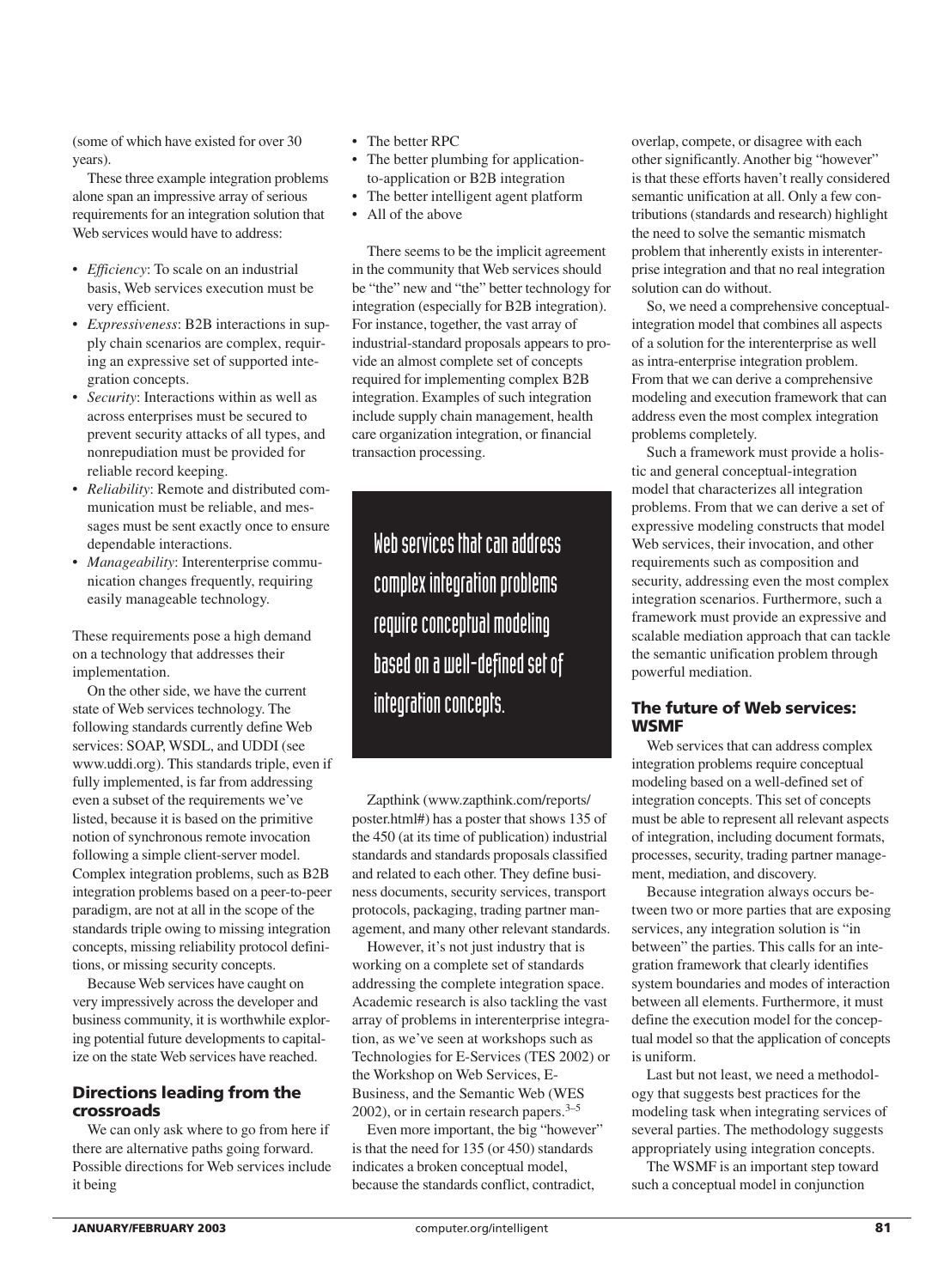with an integration framework and methodology.6 It provides all the integration concepts necessary for modeling even the most complex integration scenarios. It also provides a framework that defines the meaning of the concepts and suggests a methodology.

The major aspect of WSMF is, besides the mere definition of complex Web services, a strong support for mediating data as well as interaction behavior (message exchange patterns). In general, different services expose business data following different schemas and expect different message exchange patterns. For two or more services to interact, the differences in data structure and meaning as well as in message exchange behavior must be mediated. WSMF recognizes a significant set of mismatch patterns and provides mediation support. Only after the mediation problem is solved does integration become possible.

For Web service integration and Web services mediation to scale, the integration concepts must be represented as a formal language so that particular Web services definitions are self describing, machine interpretable, and machine executable. Ontologies are a suitable technology for this purpose, owing to their ability to represent semantics in the form of concepts.

The formal representation of services, their data, and their behavior are a precondition for automatic Web services registry, discovery, and composition. Only a strictly formal approach allows automatic and meaningful Web services composition. UDDI is far from providing such a formal mechanism today, and WSMF can serve as an important input to this necessary development.

With WSMF as a foundation, serviceoriented architectures and computing become possible where all elements that require integration are represented as services. Once a service is formally defined, it is registered and can be discovered and composed to achieve its integration for business goals such as supply-chain automation. WSMF provides the formal foundation that allows service-oriented architectures to be executable in a complex business world.

We therefore strongly suggest that Web services will choose the path toward an integrated, complete conceptual-integration model supported by a framework defining the execution semantics and a methodology for successful definition of integration.

#### **References**

- 1. C. Bussler, "The Role of B2B Engines in B2B Integration Architectures," *ACM SIGMOD Record*, vol. 31, no. 1, Mar. 2002.
- 2. M. Sherif, *Protocols for Secure Electronic Commerce*, CRC Press, Boca Raton, Fla., 2000.
- 3. F. Casati, M. Sayal, and M.-C. Shan, "Developing E-Services for Composing E-Services," *Proc. 13th Int'l Conf. Advanced Information Systems Eng.* (CAISE 01), Lecture Notes in Computer Science, no. 2068, Springer-Verlag, Berlin, 2001, pp. 171–186.
- 4. C. Bussler, "The Application of Workflow Technology in Semantic B2B Integration," *Distributed and Parallel Databases*, vol. 12, nos. 2–3, Sept.–Nov. 2002, pp. 163–191.
- 5. A. Maedche and S. Staab, "Services on the Move: Towards P2P-Enabled Semantic Web Services," to be published in *Proc. 10th Int'l Conf. Information Technology and Travel & Tourism* (ENTER 2003), Springer-Verlag, Berlin, 2003.
- 6. D. Fensel and C. Bussler, "The Web Service Modeling Framework WSMF," *Electronic Commerce Research and Applications*, vol. 1, no. 2, 2002.

### **From Web Services to Grid Services**

Dennis Gannon, *Indiana University*

There are two common criticisms of the Web services model. The first is that Web services define a mechanism for doing RPCs on an implementation of some XML-specified interface, using a slow protocol called SOAP. (For an explanation of these and other acronyms, see the "Glossary" sidebar.) This concept appears to be a second-rate reinvention of OMG's Corba or Java remote method invocation.

The second criticism is that the World Wide Web works, and Corba and the other distributed-object technologies are all hopeless failures. Web services are just trying to drive the Web down the same path to doom as these other RPC disasters.

As is the case with most folk wisdom (and other less benign forms of oversimplification), these statements contain some truth. In fact, attempting to use the Web services framework as a replacement for Corba or trying to use it to redo what Web technologies already do well is folly. What the Web services architecture brings to the table is a

highly extensible, message-oriented middleware for building distributed, composable services. To illustrate this point, I look at how it is being used to build a component architecture for applications and services that makes ubiquitous grid computing a reality.

#### **Grid computing**

The concept of grid computing grew out of attempts to build large-scale distributed applications that group remote supercomputers, databases, and online instruments into tools used by groups of collaborators. Examples include the Particle Physics Data Grid and GriPhyn (www.griphyn.org), which involves a widely distributed team of physicists working to analyze the data streaming out of large international particle physics projects. Another example is the Network for Earthquake Engineering Simulation Grid (www.neesgrid.org), which is a national virtual collaboratory for earthquake engineering. A third example being organized is the Linked Environment for Atmospheric Discovery, which will provide the tools to do "better than real-time" detailed prediction of severe storms, such as tornadoes, based on the adaptive coupling of instruments, databases, and massive supercomputer simulations. Disciplines such as astrophysics, genomics and proteomics, and chemical engineering are building many other grid applications and testbeds.

To enable a distributed team of collaborators to build these applications, grids need an infrastructure of ubiquitous services that manage the resources provided to them. These services include

- *Security services*: Grid users need a way to authenticate themselves, and services are needed that reveal what the user is authorized to do. Privacy is also a serious concern for many grid collaborations.
- *Scheduling services and resource brokers*: If a grid application needs to use a distributed set of resources (such as advanced instruments, supercomputers, and databases) in a linked computation, the user must schedule these resources for concurrent use.
- *Information and data services*: Many large scientific applications require numerous data archives that are distributed around the world. These must be cataloged, indexed, and provided to the user to make information access transparent and ubiquitous.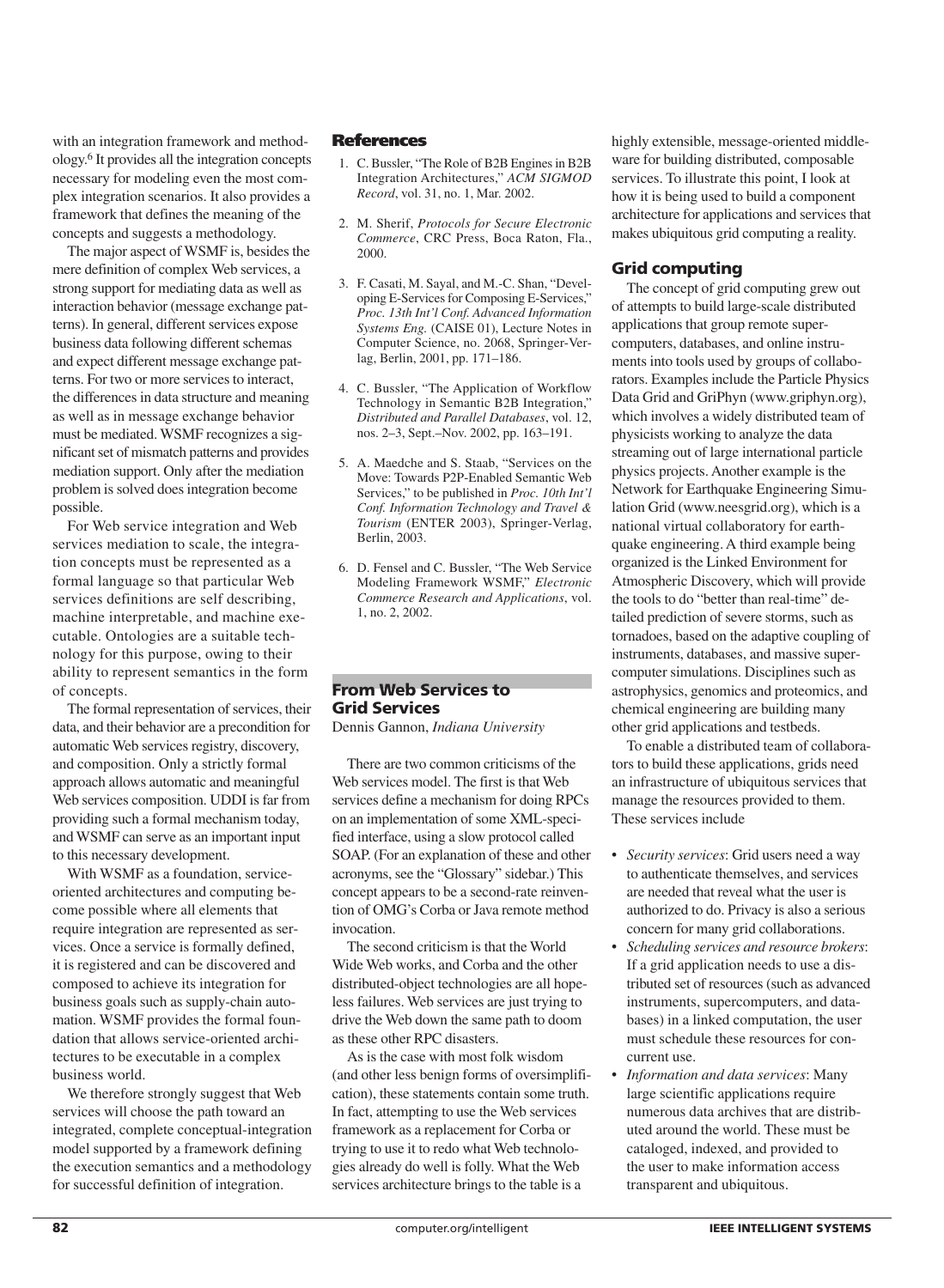- *Workflow services*: Grid applications usually require a complex set of interactions between many services and resources. For example, data must be extracted from instruments and then farmed out to data mining services or used as input to numerous simulations whose output is correlated to other sensor data. Orchestrating these tasks is the workflow engine's job.
- *Monitoring, messaging, and logging services*: Grids are complex and dynamic. At any given time, some component will be down or temporarily unavailable. Hence their applications must rely on autonomic services that keep track of alternate resources, redundant computations, and better network routes.

Many more standard grid services exist. The research community defining these standards is called the Global Grid Forum (see www.gridforum.org). Consisting of about 30 working groups and research groups and about 600 individuals, GGF meets three times a year. It occupies a place in the grid-computing world similar to that of the IETF for the Internet and W3C for Web standards. GGF depends on both the IETF and W3C because it builds on standards both groups are developing.

In GCF's early days, the standards were considered in isolation and often implemented in very different ways by different organizations. However, the emergence of Web service standards has changed that. Ian Foster, Carl Kesselman, Jeffrey M. Nick, and Steven Tuecke proposed the Open Grid Service Architecture as an extension of Web services to build a true component framework for the Grid.<sup>1</sup> By looking at OGSA, we can see where many of us believe Web services standards will evolve.

#### **Web services**

A conventional Web service consists of

- A set of *types*, which are usually described with XML schema documents
- *Messages*, which are XML elements consisting of a set of typed and named parts
- *Operations*, which can have an *input* message, a response *output* message, and possibly a *fault* message

An operation with an input and output message is called a *solicit response* operation,

and an operation with only an input message is a *one way* message. Web services also contain *port types*, which group together a set of operations; *bindings*, which are associations between port types and transport and encoding protocols; and *ports*, which associate a name, binding, and network location.

WSDL provides an extensible schema for encoding all these elements to define a specific Web service (see www.w3.org/TR/ wsdl). A complete WSDL document of a service is usually enough to generate the code needed to access that service—that is, it is a *service reference*. The standard protocol most services use is SOAP over HTTP; however, that is not a requirement. Because operations can be one-way and

The Web Services Definition Language provides an extensible schema for encoding all these elements to define a specific Web service.

messages can be almost arbitrary documents, it is possible to implement a service over just about any transport protocol such as email, Corba Internet InterOperability Protocol, or a peer-to-peer protocol such as Sun's IXTA.

Another advantage of Web services is that the specification says little about the way services are actually implemented. Opensource and commercial toolkits exist for building Web services from standard Java, Enterprise JavaBeans, C/C++, Python, and C# using .NET.

The GGF Open Grid Service Infrastructure working group, led by Steve Tuecke and David Snelling, has taken advantage of WSDL's extensibility to define a grid service component model. OGSI defines a standard set of port types that grid services support and that applications can expect. One port type that every grid service must support is called the *grid service*, which provides a basic, essential introspection mechanism for services. Each grid service

supports a set of *Service Data Elements*, XML documents that describe the service metadata and its state. The grid service port provides every grid service with two types of operations. One operation lets clients search the service's SDEs to answer questions such as

- What other port types do you support?
- What other SDEs do you support?
- What status and state information can you provide?

The other operation involves service lifetime management.

In his PhD dissertation, Roy Fielding described the Representational State Transfer model, based on the principles that have helped the Web achieve success.2 REST emphasizes a few verbs applied to many nouns. The verbs in the Web are the HTTP operations, such as GET. The nouns consist of the network of URLs that constitute the Web. The REST model assigns most of an operation's semantics to the data, rather than to the operation's name. The grid service specification uses the message and document delivery model of Web services framework to achieve a similar goal. The grid service port provides a simple mechanism to convey information through service data elements rather than through complex interfaces of methods and parameters.

Every grid service is represented by a *Grid Service Handle*, which is a universal resource identifier that can be resolved into a specific *Grid Service Reference*, which might be the WSDL for the service instance. Using a separate URI handle lets services be easily replicated or maintained and still have a globally unique identity.

The other standard grid service port types include

- *HandleMap*: This service provides the mapping between the Grid Services Handle and a current Grid Service Reference.
- *Registry*: This service binds service instance metadata to a registry.
- *Factory*: This can create instances of other services and generate stateful, transient instances of grid applications from a stateless, persistent service.
- *Notification*: Several standard ports are provided to allow asynchronous, publishand-subscribe notification between services and clients.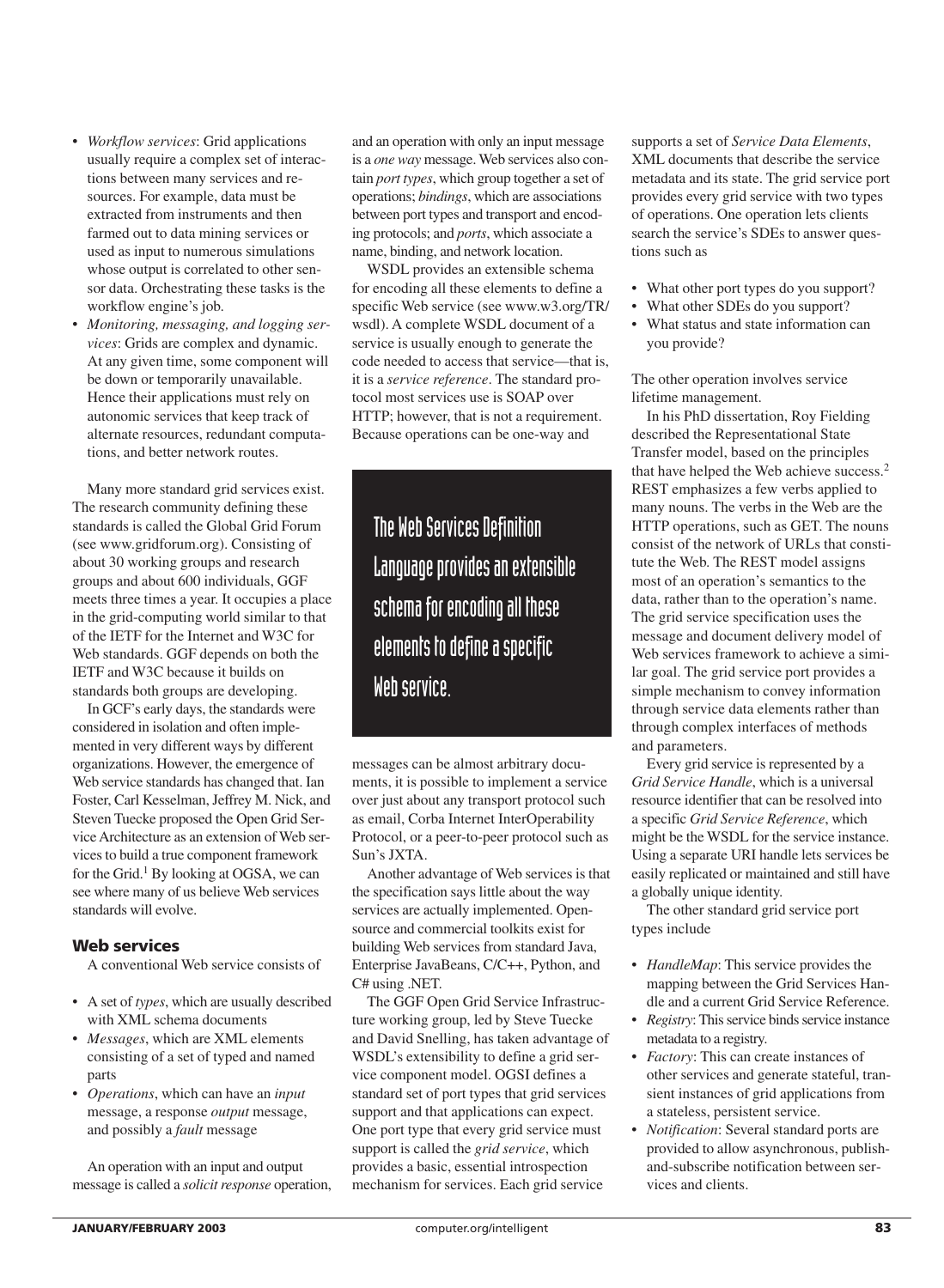

**Wil van der Aalst** is a full professor of information systems and head of the Information and Technology section of the Department of Technology Management at the Technische Universiteit Eindhoven. He is also a part-time full professor at the Computing Science faculty at the Department of Mathematics and Computer Science at the same university. His research interests include information systems, simulation,

Petri nets, process models, workflow management systems, mining, verification techniques, enterprise resource planning systems, computersupported cooperative work, and interorganizational business processes. He holds an MSc in computing science and a PhD in mathematics, both from the Technische Universiteit Eindhoven. He is a fellow and management team member of the research institute BETA. Contact him at Eindhoven Univ. of Technology, P.O. Box 513, NL-5600 MB Eindhoven, Netherlands; w.m.p.v.d.aalst@tm.tue.nl.



**V. Richard Benjamins** is the director of R&D at Intelligent Software Components (iSOCO) in Madrid, Spain. His research interests include areas such as knowledge technologies, artificial intelligence, knowledge management, the Semantic Web, and ontologies. He received his MS and PhD in cognitive science from the University of Amsterdam. He serves on many international program committees and has been co-chair of

many international workshops (including at IJCAI and ECAI) and conferences (EKAW). He is member of the *IEEE Intelligent Systems* editorial board. Contact him at richard@isoco.com.



**Amit Sheth** is a professor of computer science and the director of the Large Scale Distributed Information Systems (LSDIS) Lab, at the University of Georgia. He also founded Taalee, an enterprise software and Semantic Web technology startup based on the research at the LSDIS lab. He received his BE from B.I.T.S., Pilani, India, and his MS and PhD from Ohio State University. He is on the editorial board of six jour-

nals, has served on over 70 program and organization committees, and has chaired or cochaired six international conferences or workshops in the areas of the Semantic Web, digital libraries, multidatabase systems, and parallel and distributed information systems. Contact him at the Dept. of Computer Science, 415 Graduate Studies Research Center, Univ. of Georgia, Athens, GA 30602-7404; amit@ca.uga.edu; lsdis.cs. uga.edu/~amit.



**John A. Miller** is a professor of computer science at the University of Georgia and is also the Graduate Coordinator for the Computer Science department. His research interests include database systems, simulation and workflow, and parallel and distributed systems. He received his BS in applied mathematics from Northwestern University and his MS and PhD in information and computer science from the Georgia

Institute of Technology. He is an associate editor for *ACM Transactions on Modeling and Computer Simulation* and *IEEE Transactions on Systems.* Contact him at the Dept. of Computer Science, 415 Graduate Studies Research Center, Univ. of Georgia, Athens, GA 30602-7404; jam@ ca.uga.edu.



**Christoph Bussler** is a principal member of the technical staff at the Oracle Corporation's Integration Platform Architecture Group, based in Redwood Shores, Calif. He is responsible for the overall architecture of Oracle's next-generation integration platform technology addressing B2B, A2A, and ASP integration. He received his BA and MS in computer science from the Technical University of Munich, Germany, and a PhD

in workflow management from the University of Erlangen-Nuremberg, Germany. He is a member of the IEEE Computer Society and ACM. Contact him at chris.bussler@oracle.com; http://hometown.aol.com/ chbussler/index.html.



**Alexander Maedche** is the head of the Knowledge Management research department at the FZI Research Center for Information Technologies at the University of Karlsruhe. His research interests include knowledge discovery in data and text, ontology engineering, learning and application of ontologies, and the Semantic Web. He has taught courses at the University of Karlsruhe in the areas of knowledge discovery

in databases, data and text mining, ontology engineering, and applied computer science and has given several tutorials on ontologies. He received a diploma in industrial engineering and his PhD in applied informatics, both from the University of Karlsruhe. He is a member of the IEEE and German Society of Computer Science. Contact him at FZI, Univ. of Karlsruhe, 76131 Karlsruhe, Germany; maedche@fzi.de; www. fzi.de/wim.



**Dieter Fensel** works at the University of Innsbruck, Austria. His research interests include ontologies, the Semantic Web, Web services, knowledge management, enterprise application integration, and electronic commerce. He is an editor of *Knowledge and Information Systems: An International Journal* (KAIS), *IEEE Intelligent Systems*, the *Electronic Transactions on Artificial Intelligence* (ETAI), and *Web Intelli-*

*gence and Agent Systems* (WIAS). He has been involved in several national and internal research projects—for example, the IST projects COG, Esperonto, H-Techsight, IBROW, Multiple, Ontoknowledge, Ontoweb, SWAP, SWWS, and Wonderweb. He has been the project coordinator of Ontoknowledge, Ontoweb, and SWWS. Contact him at dieter.fensel@uibk.ac.at.



**Dennis Gannon** is a professor in and chairs the Computer Science Dept. at Indiana University. His current work is on designing software component architectures for distributed scientific applications and studying the architecture of grid systems. He received a BS from the Univerisity of California, Davis, a PhD in computer science from the University of Illinois, and a PhD in mathematics from the University of California,

Davis. He is one of the cofounders of the Common Component Architecture project (now supported by the DOE Center for Component Technology for Terascale Simulation Software), the Java Grande Forum, and the Global Grid Forum. He is also the Science Director for the new Indiana Pervasive Technologies Labs and the Chief Computer Scientist for the NCSA Alliance. Contact him at gannon@cs.indiana.edu.

In addition to OGSI, there is a GGF Open Grid Service Architecture working group, which is exploring grid uses cases and defining the specific standard ser-

vices that are needed for a new generation of grid applications. Other working groups are looking at specific topics such as security. Another important advantage of Web

service messaging's document model is that security can be end-to-end rather than link level. In other words, we can encrypt and sign a message that might